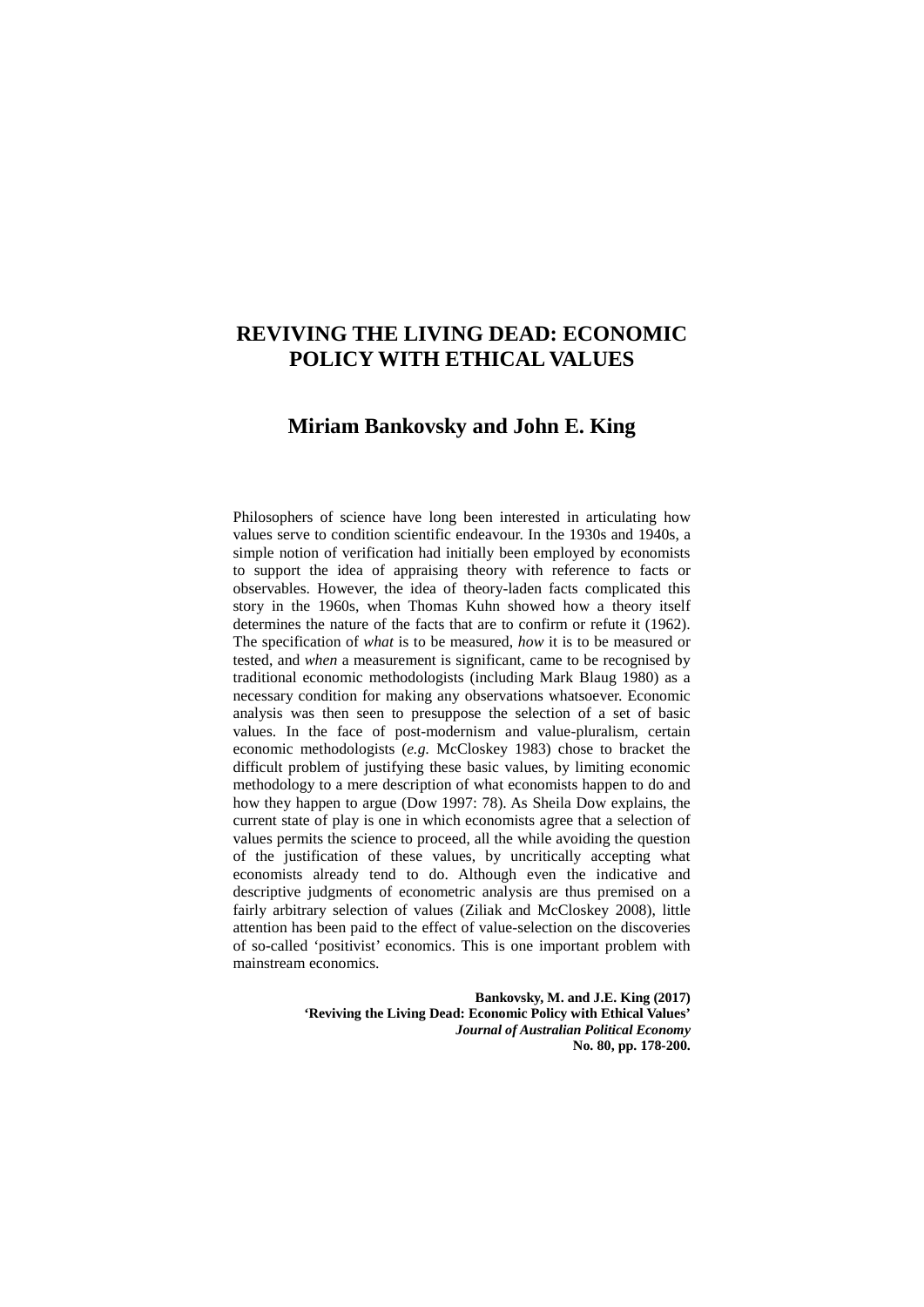There is a second fundamental problem with the unacknowledged role of values in economics. The function of values becomes more complex when economists offer policy advice, explicitly departing from the horizon of the descriptive to take up normative and prescriptive positions on what should be done. Just as econometricians tend to undertake descriptive analysis in a theory-less manner (rarely reflecting on the values that determine their activity), mainstream economists seek to provide prescriptive economic policy advice without explicitly considering the relation between their prescriptive judgments and the concept of welfare.

Welfare itself has been variously defined in the history of economic thought. The historically contested nature of the concept already suggests that its very definition involves ethical implications for distribution. In the Benthamite tradition of ethical utilitarianism, it is defined as happiness, to be measured and quantified in its various aspects (Bentham [1789] 1907: Chapter 4). However, as Ian Little explained, happiness came to be viewed as impossible to measure and compare (1950: 8-9). 'Theoretical welfare economics', from the 1930s onwards, reformulated welfare as the satisfaction of an individual's preferences, and measured by an individual's "willingness to pay" to have their preferences satisfied (*cf.* Pigou [1920] 1932: 11). The account purported to be ethically agnostic, because economists professed to withhold judgment about the ethical value of the various preferences. The term 'welfarist' thus assumed this preference-satisfaction conception. In the late 1960s, what was referred to as welfare economics came to include 'non-welfarist' variants – accounts whose concept of welfare was not reducible to preference-satisfaction, but rather included capabilities (Sen 1979: 1999) and primary goods (Rawls 1971: 90-95). However, the default position of most mainstream economists is to understand welfare as preferencesatisfaction, according to the 1930s formulation. In a context in which the majority of economists unquestioningly assume a preferencesatisfaction definition, due reflection on the welfare ground of policy advice, and on the implications of this ground for advice more generally, is an urgent task.

As A.B. Atkinson explained in an article entitled 'The Strange Disappearance of Welfare Economics,' when economists debate such things as optimal inflation rates, employment targets, and 'golden rules' about wage-setting and the like, they rarely consider the basic question of the relation between these judgments and the welfare of actual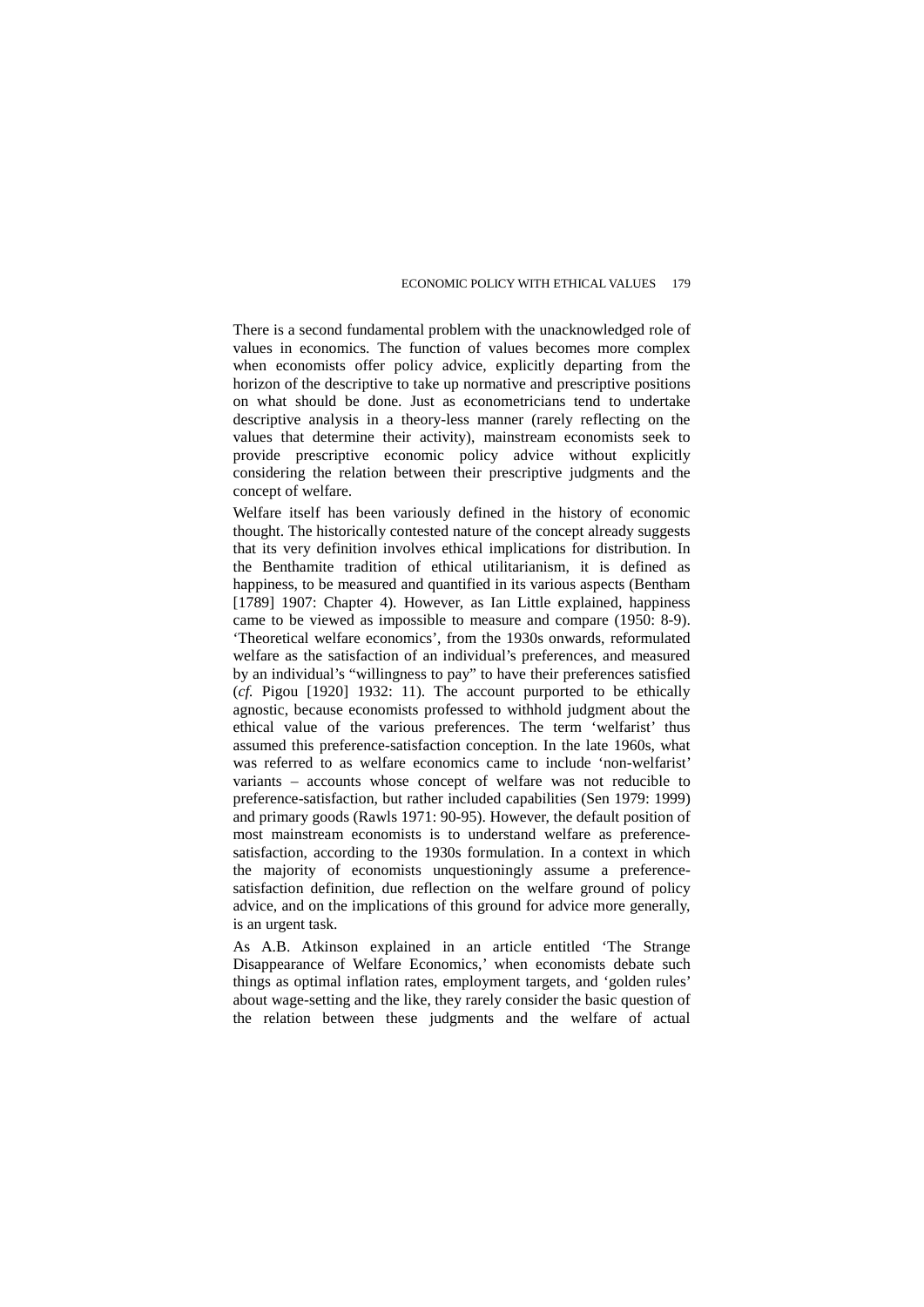individuals (Atkinson 2001: 195). The traditional explanation for avoiding this question is that economists should practise a division of labour, leaving ethical issues (the determination of the nature of individual and collective welfare) to the moral philosopher (2001: 204). According to this view, the moral philosopher is responsible for determining what counts as a socially acceptable objective (or distribution), with the economist responsible for identifying efficiency improvements.

According to Atkinson, the mainstream economics curriculum does not encourage students and practitioners to explicitly reflect on the assumptions about welfare that often inform economic proposals. Yet such values have a formative impact on the advice that economists read into the purportedly objective economic analysis. There are at least three reasons why economists should explicitly consider the welfare assumptions of their policy advice. First, normative principles are implicitly assumed when different economic outcomes are compared and judged (Atkinson 2001: 196). Second, not only is there scope for significant differences of opinion about what social (and ethical) objectives should be prioritised by the economist, the respective alternatives can also produce divergent conclusions about major policy issues (2001: 203). Third, basic terminology like 'efficiency' or 'equity' implicitly relies on assumptions concerning the nature of welfare (2001: 194). For the same reason that econometricians do not leave statistical analysis to the statistician, normative economists should not leave reflection about ethical values to the moral philosopher. A well-trained economist should not only be proficient in inspecting statistical relations (and the values underlying the descriptive analysis), but they should also be able to scrutinise the moral underpinnings of a policy statement (2001: 204).

Although Atkinson's account of the importance of welfare economics in the post-war curriculum of the 1950s and 1960s is perhaps exaggerated, he was nonetheless correct to notice just how little welfare economics is included in the economics degrees of the twenty-first century. The books that Atkinson recalls – including Tibor Scitovsky's *Welfare and Competition* (1952), Jan Graaff's *Theoretical Welfare Economics* (1957), Little's *A Critique of Welfare Economics* (1957) and William Baumol's *Welfare Economics and the Theory of the State* (1965) – tended to be taught, in that earlier period, as part of the odd honours class. But even less importance is devoted to welfare economics in today's curriculum,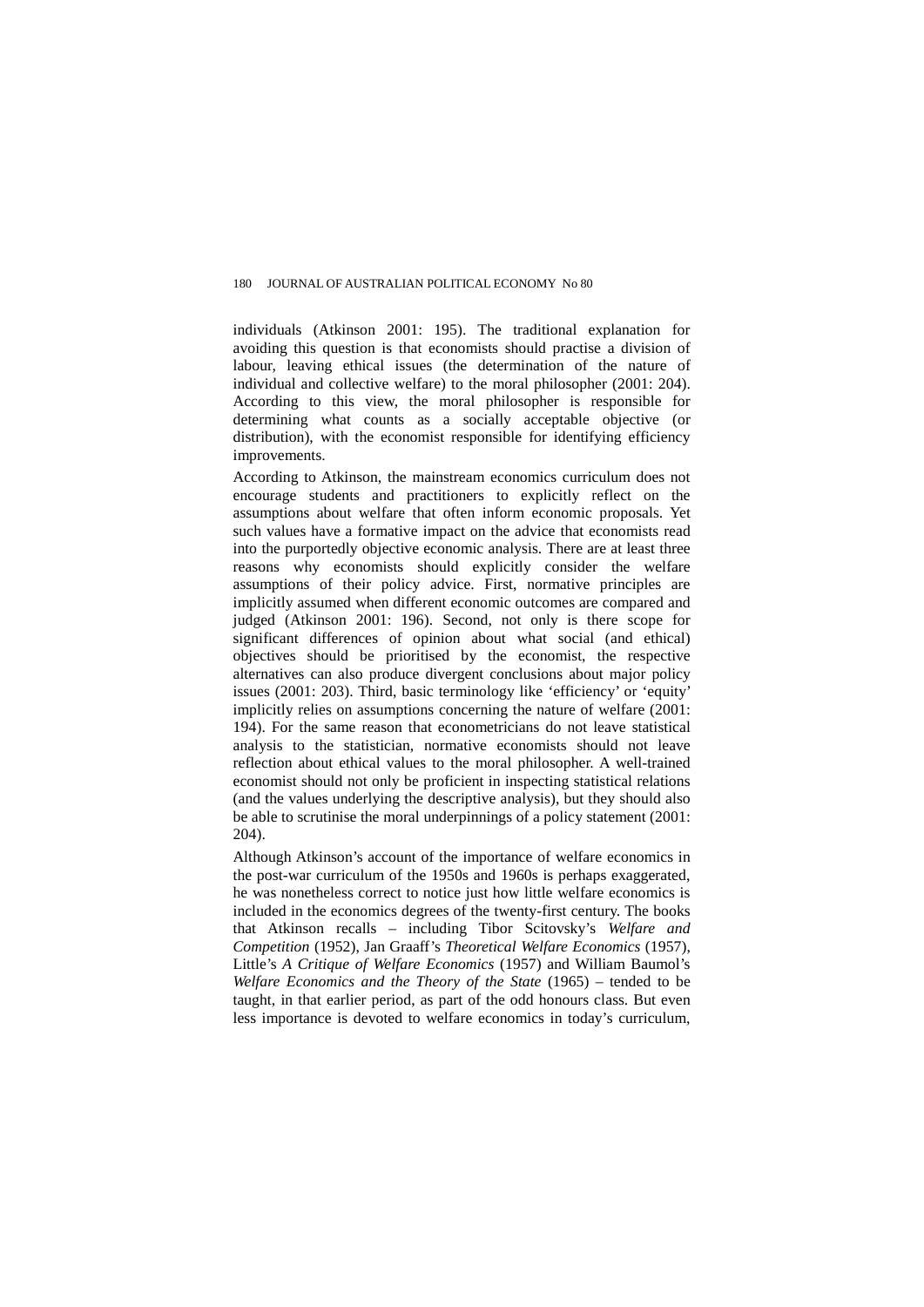with leading microeconomics textbooks including it as a minor optional chapter (Varian 2010) or reducing its discussion to just one page (Mankiw 2009: 197). It is generally accepted that a consideration of normative principles for economics is beyond the expertise or skill-set of the economist. For Robert Solow, the profession tends to view any discussion of normative values by an economist as equivalent to inviting 'a turkey buzzard to lecture on table manners. How would the poor beast know where to start?' (Solow 1998: 3, quoted in Atkinson 2001: 195). Yet there is something very strange about economists offering prescriptive policy advice without reflecting on the welfare basis of their evaluations, a problem that, for Atkinson, can be ameliorated by including welfare economics in the curriculum.

However, the issue is not simply that welfare economics has been excluded from the syllabus. This neglect could easily be overcome by due reflection on the concept of welfare as preference-satisfaction that underlies the mainstream approach. The problem lies deeper, with the concept of welfare itself, for most mainstream economists wrongly believe that the idea of welfare as preference-satisfaction is not itself an ethical position at all. This popular belief in the purported agnosticism of economics is incorrect, because the methodological strategies (the choice of subject matter, methodology and criteria) that inform the preferencesatisfaction view have clear (and controversial) distributive implications for who gets what.

When certain economists, in particular Amartya Sen (1979), began to draw attention to the controversial ethical values of purportedly preethical economics from the 1970s onwards, the field of welfare economics expanded to include substantive philosophical accounts of individual and social good that expressed quite different social objectives (e.g. capabilities, primary goods). However, this expansion of welfare economics has left economists faced with an uneasy tension between two different perspectives that only rarely encounter each other – a view of economics as ethically agnostic or pre-ethical (in the New Welfare spirit of preference-satisfaction), and a view of economics as requiring the selection of ethical values (in the spirit that characterises the developments of the 1970s onwards). Since students do not study the history of welfare economics in its relation to competing philosophical accounts of individual and social good, economists often unthinkingly default to the earlier New Welfare position (incorrectly defending economics as ethically neutral), for this sits more comfortably with the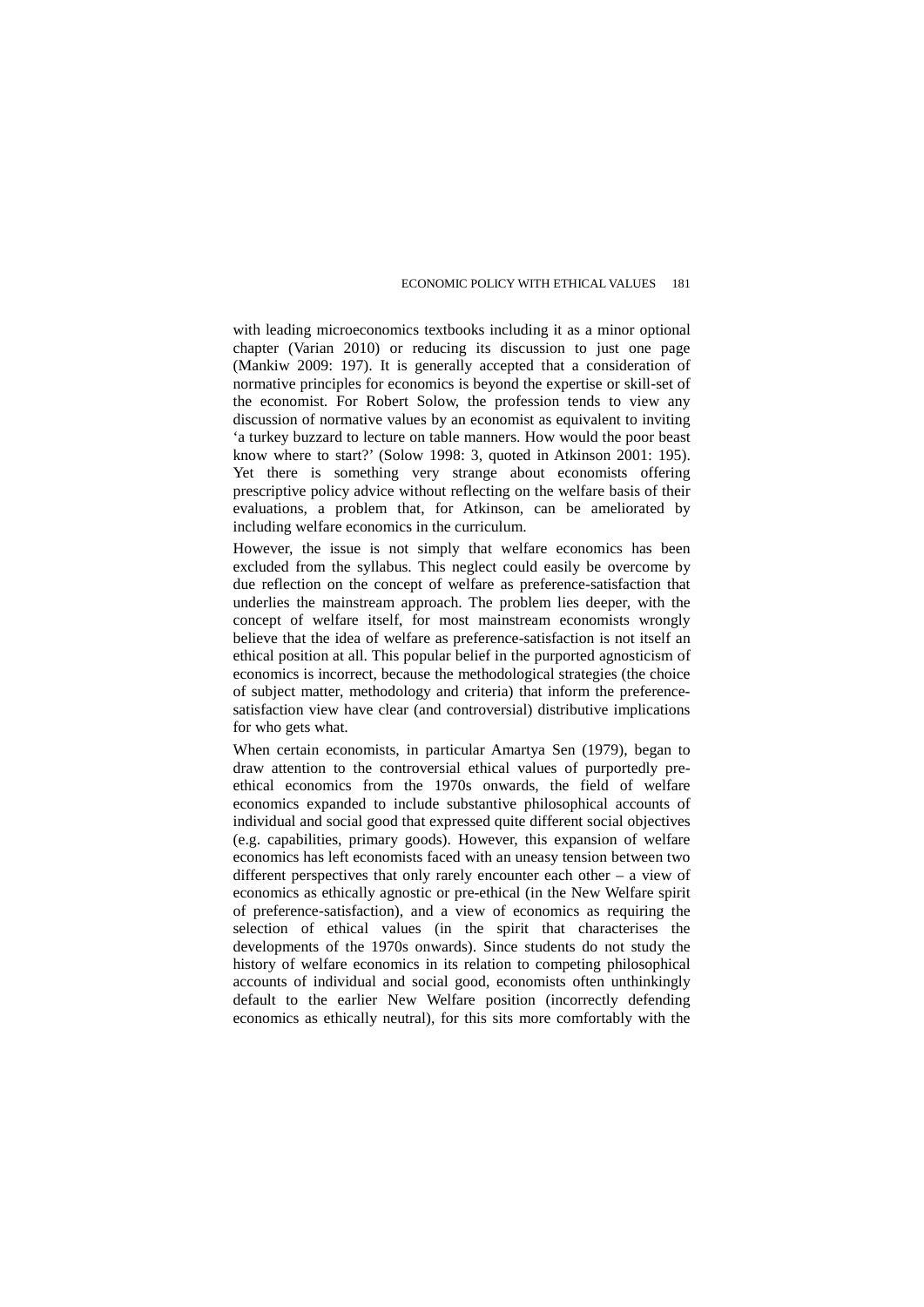sort of theory-less empiricism that defines the dominant practice. The first section of this article, 'Market valuation and preference-satisfaction' attempts to demonstrate this point.

If Atkinson's main claim was that policy advice is often entangled with the normative, to which economists have not paid sufficient attention, we provide this claim with a further critical edge missing from his text, by demonstrating that policy advice is often entangled with normative criteria that are themselves incoherent on their own terms.<sup>[1](#page-4-0)</sup> The second section, 'A theoretical cul-de-sac,' argues that the New Welfare values that are often unthinkingly assumed by economists do not achieve the sort of ethical neutrality or agnosticism about ethical values that first compelled the New Welfare economists to propose them. The explanation is also critical because it shows that the methodological strategies of the early welfare economists were not able to avoid entanglement with ethical value judgments.

This latter claim does not imply a return to the implausible view that ethical criteria for prescriptive policy advice should be removed from economics altogether. Rather, as outlined in section three, 'The ethical economist', this is an argument for economists to salvage policy applicability by accepting that inevitably controversial ethical values are the condition for policy prescription. A number of implications follow, with respect to teaching, economic practice, and the public role of the economist.

It is in this sense that welfare economics is the 'living dead'. Although it is not explicitly taught in the economics curriculum, economists often reveal a *de facto* and uncritical reliance on New Welfare positions for their policy prescriptions, positions that are purportedly agnostic but which carry quite controversial distributive and ethical implications. The problem will not be mitigated by restoring welfare economics (narrowly

<span id="page-4-0"></span><sup>1</sup> Atkinson's own somewhat ambivalent attitude towards New Welfare economics is set out in his last major book, *Inequality: What Can Be Done?* (2015: 243-8). When he asserts that 'a smaller cake more fairly distributed may be preferable to a larger one with present levels of inequality' (p. 243) this seems to involve interpersonal comparisons of utility, although he does not say so. His arguments in favour of intervention in the market rest on rather orthodox concerns with the prevalence of market failures, especially involuntary unemployment (p. 139), and with widespread imperfections in competition in both product and labour markets (p. 246). Evidently Atkinson was not an outspoken critic of New Welfare economics, but neither did he allow it to interfere with his lifelong concern to reduce inequality.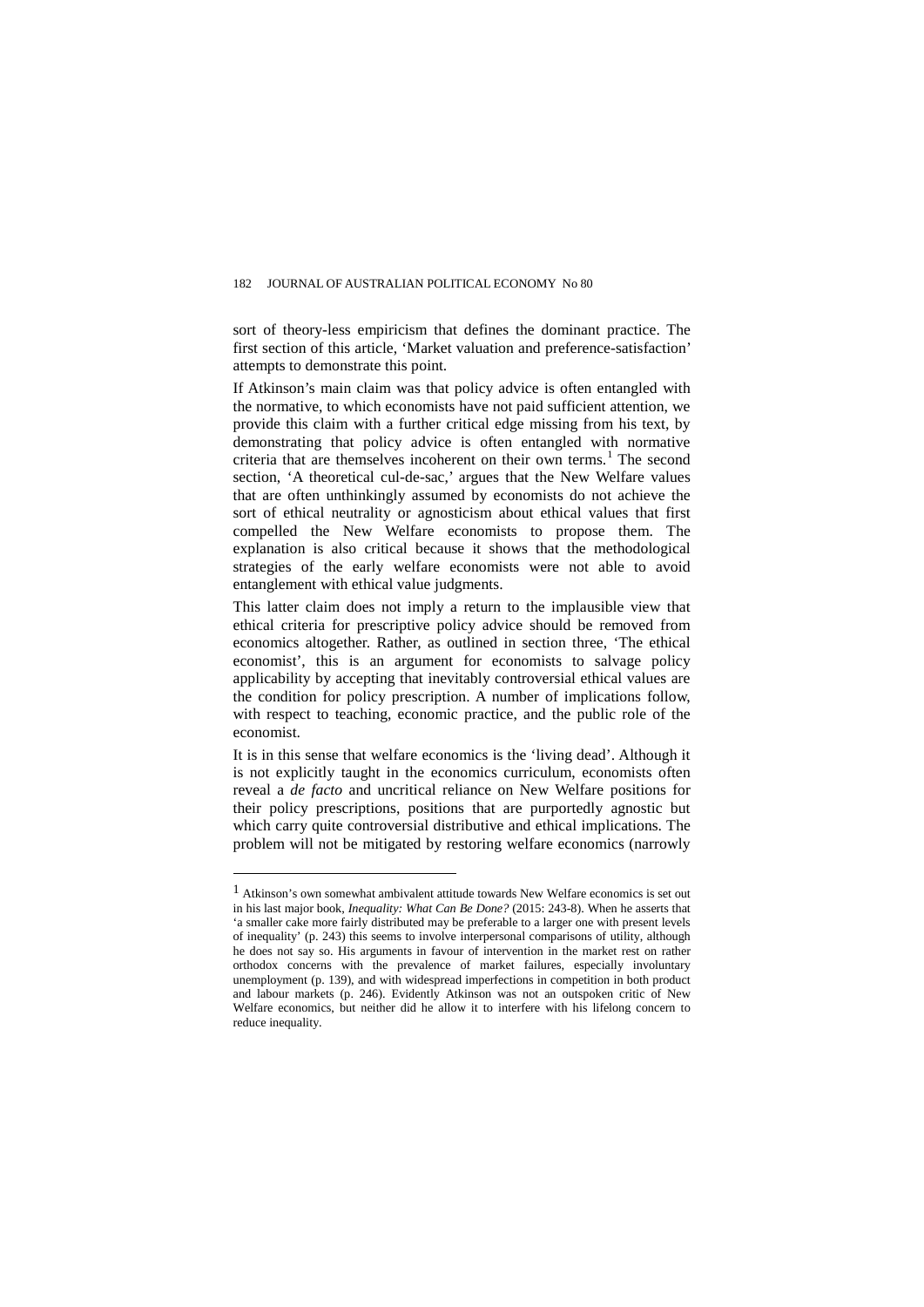defined) to the curriculum, for orthodox normative economics is itself premised on the faulty assumption that ethical values can somehow be avoided. The important and interesting question then becomes how should economists undertake to offer their advice if objectivity as ethical neutrality is not achievable.

# **Market valuation and preference-satisfaction: policy advice** *without* **ethics?**

In 1992, *The Economist* published an internal memo written by Lawrence Summers to some of his colleagues that caused controversy (Anon 1992). Summers can readily be viewed as representative of mainstream US economists, having occupied a mixture of both academic and professional positions in economics. He has served as professor of economics at Harvard University, chief economist at the World Bank, a senior public servant – including Secretary – for the US Treasury during the Clinton administration, and former Director of the National Economic Council during the Obama administration. Whether the memo was written sarcastically in response to another World Bank text on environmental issues, and whether it was even written by Summers himself, is irrelevant here. The memo serves as a good example of how orthodox economists tend to view the practice of giving policy advice. The prescriptions that the memo defends are presented as implications of market valuations alone, with ethical considerations explicitly rejected. The example also clearly shows how 'impeccable economic logic' nonetheless involves implicit value judgments that are not at all neutral with respect to who gets what.

The memorandum reads as follows:

'Dirty' Industries' Just between you and me, shouldn't the World Bank be encouraging MORE migration of the dirty industries to the LDCs [Less Developed Countries]? I can think of three reasons:

1) The measurement of the costs of health impairing pollution depends on the foregone earnings from increased morbidity and mortality. From this point of view a given amount of health impairing pollution should be done in the country with the lowest cost, which will be the country with the lowest wages. I think the economic logic behind dumping a load of toxic waste in the lowest wage country is impeccable and we should face up to that.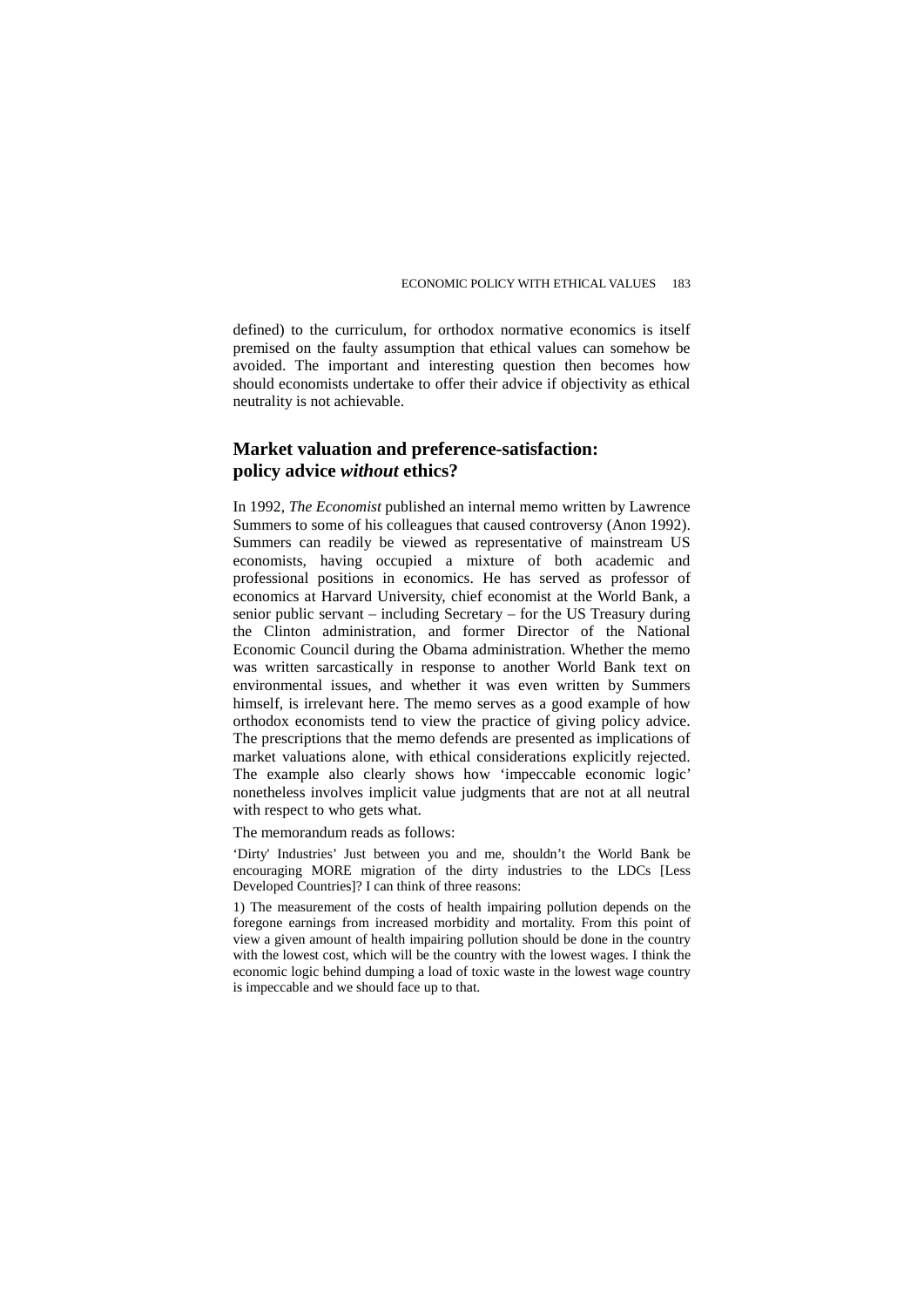2) The costs of pollution are likely to be non-linear as the initial increments of pollution probably have very low cost. I've always thought that under-populated countries in Africa are vastly UNDER-polluted, their air quality is probably vastly inefficiently low compared to Los Angeles or Mexico City. Only the lamentable facts that so much pollution is generated by non-tradable industries (transport, electrical generation) and that the unit transport costs of solid waste are so high prevent world welfare enhancing trade in air pollution and waste.

3) The demand for a clean environment for aesthetic and health reasons is likely to have very high income elasticity. The concern over an agent that causes a one in a million change in the odds of prostate cancer is obviously going to be much higher in a country where people survive to get prostate cancer than in a country where under 5 mortality is 200 per thousand. Also, much of the concern over industrial atmosphere discharge is about visibility impairing particulates. These discharges may have very little direct health impact. Clearly trade in goods that embody aesthetic pollution concerns could be welfare enhancing. While production is mobile the consumption of pretty air is a non-tradable.

The problem with the arguments against all of these proposals for more pollution in LDCs (intrinsic rights to certain goods, moral reasons, social concerns, lack of adequate markets, etc.) could be turned around and used more or less effectively against every Bank proposal for liberalization (Anon 1992: 82).

The discussion of this example by Daniel Hausman and Michael McPherson (2006: 14-15) illustrates the various features of mainstream normative economics. Summers is concerned with *evaluating* economic states of affairs. He also assumes that there is a *single framework* for economic evaluation, taken for granted without being explicitly stated. He assumes that individual welfare is equivalent to the *preferencesatisfaction of individuals*, with the implication that the effects of policy on other things (like the environment) are to be considered only insofar as they have an impact on the satisfaction of individual preferences. Summers's memorandum also accepts the *market valuation* of things. Finally, he assumes a qualitative difference between economic logic (described as 'impeccable'), and various *ethical* concerns including nonmarket values like rights, moral reasons, and social concern (which are not to be considered). It is assumed that *ethical* concerns are extraneous to economic prescription, and that the valuations of the market are more objective and not themselves ethical in nature.

In general, the memo's advice is based on the view that policy proposals are to be compared by assigning costs to preferences that are satisfied or not satisfied. The first and second arguments (1 and 2) rely on the view that the costs of pollution are best measured by calculating the costs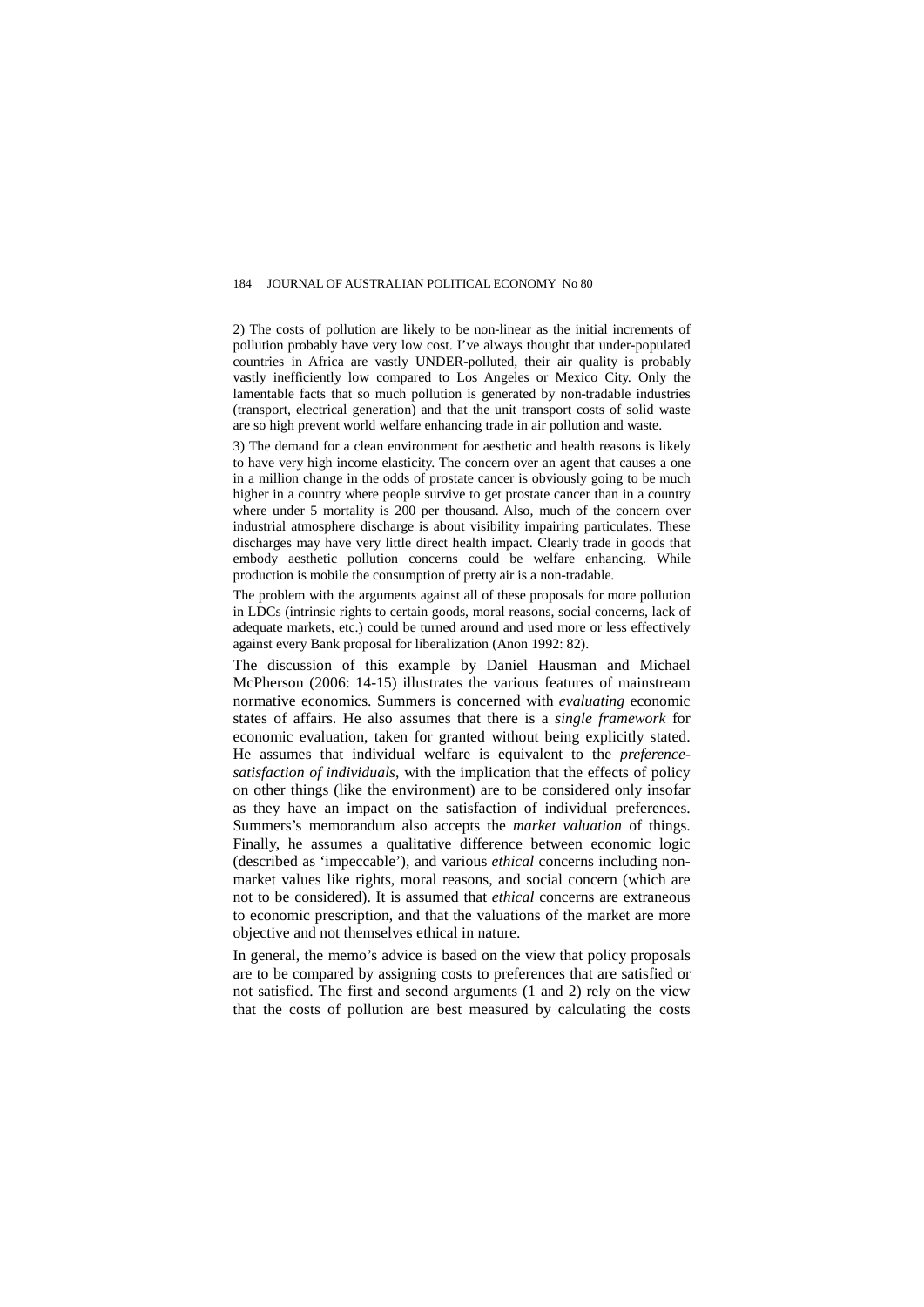associated with the withdrawal of an individual's labour due to the morbidity and mortality that pollution causes. Since the value of lost labour is lowest in those countries with the lowest wages, the costs of pollution are lower in these countries, suggesting that a transfer of pollution from high-income to low-income countries would generate an overall economic improvement. Moreover, the initial increments of pollution in underpopulated countries in Africa are likely to be very low at first, because pollution will be dispersed and will not at first cause a large impact on morbidity and mortality.

The third point in the memo from Summers (3) presents two related arguments. Individuals in developed countries are much more likely to live to a ripe old age where they can expect to be significantly affected by pollutants, whereas the life expectancy in less developed countries is far lower and individuals do not expect to be quite so affected. Related to this is a second point, that an individual's 'willingness to pay' to enjoy the benefits of an unpolluted environment is likely to be driven by the amount that they earn. Compared with individuals in less developed countries, those in developed countries will not only be more concerned by pollution because of greater longevity but they will also have more ability and willingness to pay for a clean environment. The amount that well-off individuals will be willing to pay to avoid pollution can be expected to be large enough to fully compensate the less-well-off individuals for the losses that accompany pollution, so that the transfer of polluting industries from rich to poor countries can be fully compensated (the idea of a potential Pareto improvement).

Informing Summers' logic is a set of normative ideas that belong to New Welfare economics, comprising a behaviourist account of human disposition, an ordinal mode of measuring preferences, and criteria for judgment that include the ideas of actual and potential Pareto improvement.

These ideas continue to inform policy advice in unacknowledged ways. However, the above example, with its politically controversial content, reveals that the ideas of New Welfare economics fail to achieve ethical neutrality, for a number of reasons that we will now explain.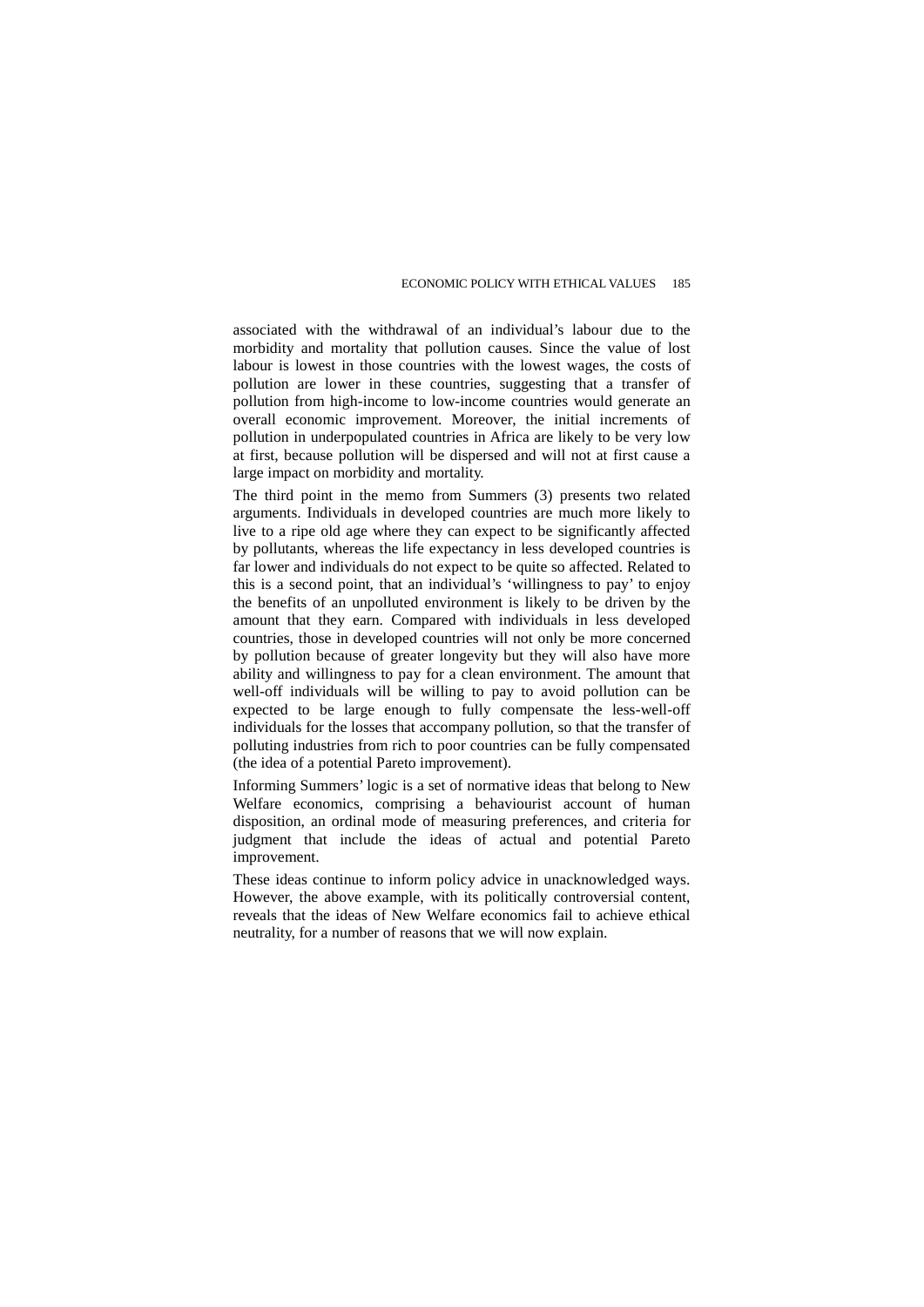## **A theoretical cul-de-sac: the failure to achieve ethical neutrality**

Let us consider *why* welfare economists formally sought to avoid ethical value judgments and *how* they attempted to do so, while bringing a critical perspective to this history. A set of recent debates between philosophers and philosophically-oriented economists (*cf.* Putnam and Walsh 2012; Davis 2014; Hands 2012) and economists with a view to the history of economics (Colander and Su 2015) provides elements of an account of why economists came to view ethical values as having no place in economics, while nonetheless accepting that certain basic value judgments must play a *methodological* role (for a useful summary of debates in economic methodology see Dow 1997).

#### *The goal of neutrality: to avoid controversial battles over consumption*

The struggle to achieve what John B. Davis (2014: 3) refers to as 'ethical neutrality' is an outgrowth of two distinct developments in the early history of orthodox welfare economics, developments that reflect a political unwillingness to accept an ethical claim for redistribution from rich to poor.

The first was a rejection of the law of diminishing marginal utility in interpersonal comparison. As Davis explains (2014: 12), interpersonal utility comparisons in the nineteenth century had previously employed the law of diminishing marginal utility to argue that the gain in utility that low-income individuals enjoyed from an additional unit of income was larger than the loss that high-income individuals sustained when their own income was reduced by the same amount. This entailed the conclusion that a transfer of income from high- to low-income individuals would increase total utility. However, the impossibility of providing empirical proof of this interpersonal comparison meant that the assumption of the law of diminishing marginal utility was taken to be equivalent to a defence of an unverifiable ethical-political statement about the desirability of transfers to the poor. This could be easily mobilised by the well-off as a reason to exclude interpersonal utility comparison from economics altogether. The law of diminishing marginal utility thus came to be replaced by the idea of Pareto improvement, which claimed to avoid controversy by instead stipulating that the gains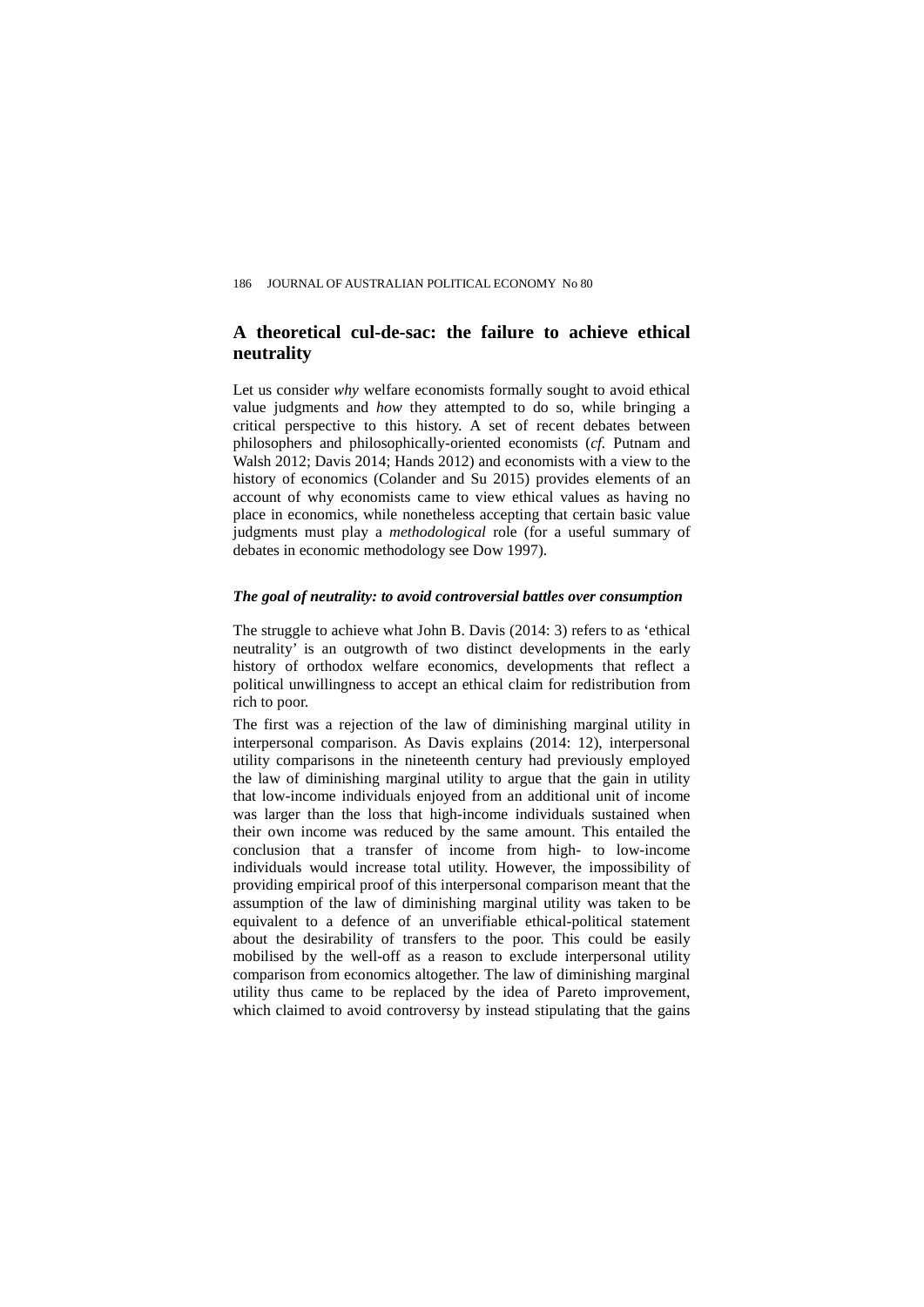that one party enjoyed should not involve making any other individual worse off. This was underwritten by the ideal of the Pareto optimum, which described a state of efficiency in which it is impossible to reallocate to make any one individual better without also making at least one individual worse off. The idea of Pareto improvement, under the guise of avoiding class warfare, implicitly accepted the status quo, diverting attention away from distributional issues to the obvious detriment of the poor.

The second ethical-political development was the movement of logical positivism, an outgrowth of the disaster of World War I and its ensuing social convulsions. The logical positivists of the Vienna School had wished to protect the domain of knowledge against ideology, for it had appeared to them vitally important to distinguish *verifiable* statements from those that expressed mere subjective emotions (Creath 2014). Fascist, racist, nationalist, religious and traditional views, which blended science with ideology, had defended the subjection of millions to violence and death. The logical positivists sought protection by clarifying the domain proper of science. Objective statements capable of truth and falsity (e.g. 'there are mountains on the far side of the moon') were thus differentiated from ethical and aesthetic statements (e.g. 'stealing is wrong' and 'that painting is beautiful'), and the latter were taken to be unverifiable according to the logical positivists' definition of verification (Ayer 1936: 17, 16, 37). The early logical positivists thus saw interpersonal utility comparisons as ethical statements that reflected unverifiable subjective dispositions about a state of affairs (e.g. 'boo for stealing' and 'hooray for that painting') (Ayer 1936: 104). But the rejection of ethical statements entailed rejecting the relevance of the law of diminishing marginal utility, along with its redistributive implications.

As Hilary Putnam and Vivian Walsh explain (2012: 1), economists never really mastered the philosophical foundations of logical positivism, but instead simply seized on the one idea that appeared vital to them, namely, the idea that science answers questions about the *is* but is silent on the *ought*. Lionel Robbins's influential text on economic methodology (1932) followed this basic distinction, presenting the statement that 'Individual A's utility from eating an apple is greater than B's' as unverifiable, and instead equivalent to a subjective preference for A's eating the apple. Robbins thus called on economists to eliminate interpersonal comparisons of utility (1932: 139; see also 1932: 124, 125 and 1938: 164). This view, with which Nicholas Kaldor professed to be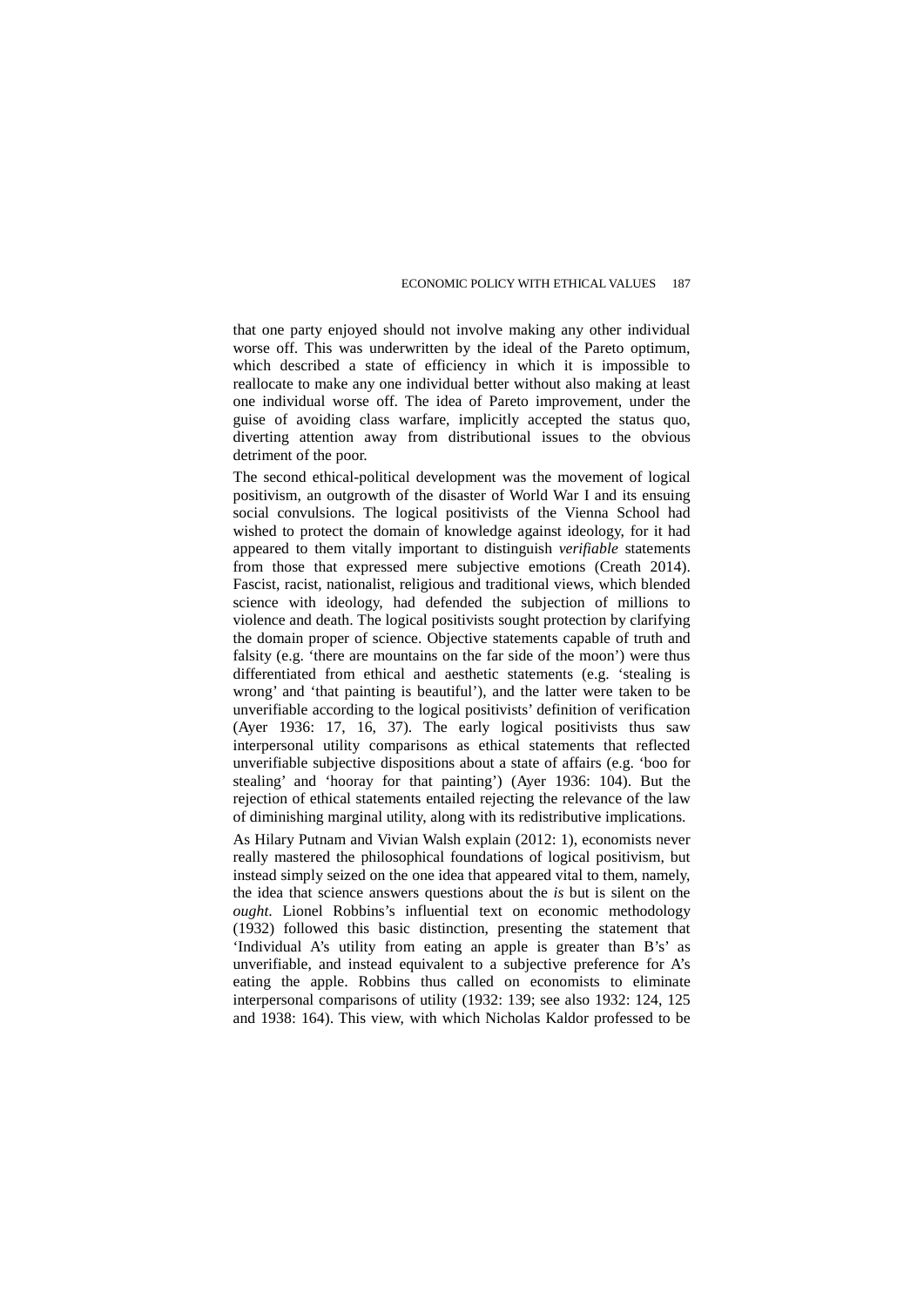'in entire agreement' (1939: 549), defines the New Welfare position (see also Hicks 1939). Robbins, Kaldor and Hicks thus came to reject the ethical doctrine of utilitarianism (along with its principle of maximising overall utility) on grounds that its interpersonal utility comparisons were simply impossible when consumer utility could not be measured using 'utils'.<sup>[2](#page-10-0)</sup>

Following this development, conventional wisdom came to view the economist's work as pre-ethical or agnostic, on account of eliminating controversial interpersonal utility comparisons. Although it was still acceptable for economists as *citizens* to retain a role for ethical values in their personal lives (Robbins 1971: 148; Putnam and Walsh 2012: 2), this was not legitimate for the economist *qua* economist. This implicit view of the economics-ethics relation continues to dominate the profession, even in the work of those few thinkers who make explicit reference to ethical values. When Tjalling Koopmans, for example, explains how ethical considerations enter the discourse of the economist, he uses the language of delegation: the economist merely provides the technical means for achieving the non-economic ethical distributive goals of the politician (1977: 272). $3$ 

To conclude, then, with Davis (2014: 3) and Hands (2012: 222f), the view that Robbins developed was not simply that interpersonal comparisons of utility were expressions of feeling or emotion, but also that they expressed irresolvable contests for power over consumption, contests that required an ethical-political judgment about distributional issues. This is reflected in Robbins's illustrative example of a dispute between the interpersonal comparison standards invoked by a Benthamite and a high-caste Brahmin (Robbins 1932: 137; 1938), which led Robbins to reject such comparison standards altogether. The Benthamite's law of diminishing marginal utility (the more one has of something the less one values additional units thereof) entails that transfers from rich Brahmin to poor untouchables will increase total utility. However, the Brahmin's law (a Brahmin is ten times as capable of

<span id="page-10-0"></span><sup>2</sup> Robbins, Kaldor and Hicks rejected ethical utilitarianism, but its decision rules and operational norms were nonetheless retained by New Welfare economists. The precise nature of the relation between New Welfare economists and utilitarianism is a relevant topic, but beyond this article's scope.

<span id="page-10-1"></span><sup>3</sup> We are grateful to an anonymous referee for this reference; our interpretation of Koopmans's position is, however, rather different from that of the referee.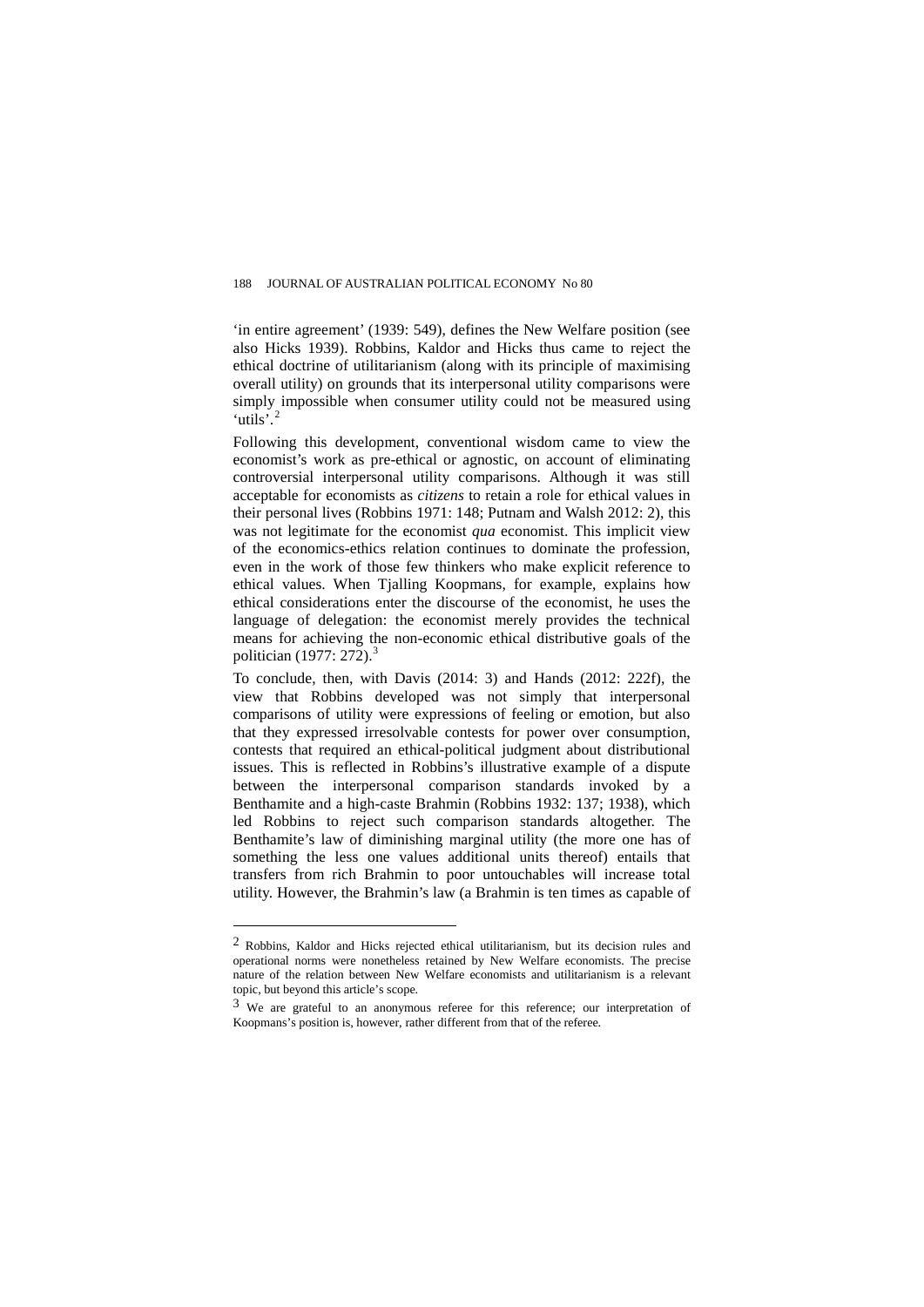happiness as an untouchable) demands the opposite course of action. By rejecting interpersonal comparisons, the New Welfare economists in effect refused to take an ethical-political position on whether the suffering of the poor and destitute should be remedied.

#### *Why New Welfare strategies are not ethically neutral*

New Welfare economists sought to eliminate interpersonal comparisons of utility by employing three methodological or 'characterising' value judgments, intended to avoid ethical disagreement (Blaug 1992: 114). Beyond the uncontroversial point (Little 1957) that welfare economists employ value judgments, it is here argued that these values are not at all ethically neutral in the battle over consumption. The values assume that preference-satisfaction in a market is alone the relevant object of measurement, that individual preferences are worth the same or have the same weight (Robbins 1932: 635) and that the initial distribution of resources has no substantive impact on the value of preferences. But, as in the Summers memo, these positions carry clear implications for who gets what. Although the value judgments profess to be pre-ethical, they involve ethical positions that are quite controversial.

In his account of the methodological values that permit New Welfare analysis to proceed, Blaug unwittingly revealed the entanglement between the purportedly methodological and the ethical, types of judgment that Blaug himself incorrectly took to be clearly distinguishable. For Blaug, ethical or appraising value judgments 'refer to evaluative assertions about states of the world, including the desirability of certain kinds of human behaviour and the social outcomes that are produced by that behaviour' (1992: 114). These are contrasted by Blaug with methodological value judgments, which 'involve the choice of subject matter to be investigated, the mode of investigation to be followed and the criteria for judging the validity of the findings, such as adherence to the canons of formal logic, the selection of data in terms of reliability, explicit prior decisions about levels of statistical significance, etc.' (114). Blaug claimed (following Thomas Nagel 1961: 492-5) that methodological or 'characterising' value judgments of orthodox welfare economics are ethically neutral because they avoid favouring one ethical position over another.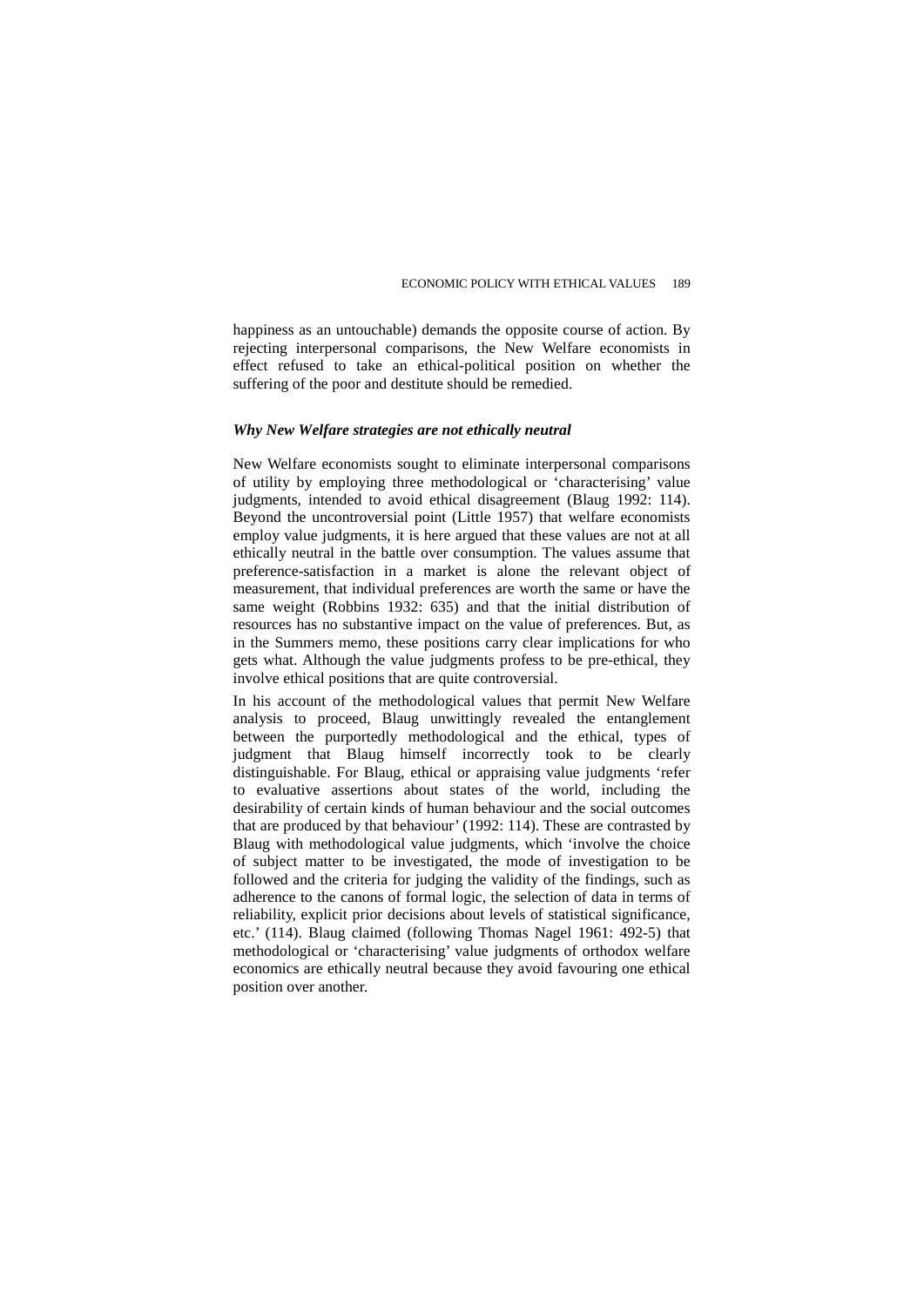However, if one analyses more closely the type of methodological values that appear to define New Welfare economics (and the orthodox tradition that broadly follows its key assumptions), these have distinct ethical implications regarding desirable human behaviour and social outcomes. Regarding choice of object for investigation, the New Welfare economists chose to focus on preferences, with utility or well-being defined as preference-satisfaction (Samuelson 1938). Revealed preference theory bracketed the problem of determining what sort of observable would indicate a greater quantity of utility, by instead assuming that well-being or utility was identical with (and fully revealed in) actual choice (Robbins 1932: 139; Samuelson 1938). In Summers's memo, a commitment to revealed preference theory, measured through 'willingness to pay,' explicitly appears in point 3, which articulates the demand for a clean environment as a function of the preferences for clean air of individuals with differing levels of income.

But this first methodological choice was not neutral with respect to ethical disagreement about distribution. It defined only the well-being derived from preference-satisfaction as relevant, at the expense of other alternatives that suggest different normative assessment. Alternative options might include a well-being index consisting of goods (Rawls 1971), levels of development of personal capabilities (Sen 1999) or states of consciousness (like subjective happiness or the avoidance of chronic pain). These different measures permit interpersonal comparison, but they do so without needing to undertake the sort of comparison of subjective *utility* as preference-satisfaction, whose quality the logical positivists deemed to be unmeasurable.[4](#page-12-0)

<span id="page-12-0"></span><sup>4</sup> The common reduction of Rawls's work to a maxi-min utility function misrepresents it as concerned with utilities, when it is concerned with primary goods. As Fabienne Peter (2009) explains, although economists were quick to realise the significance of Rawls's *A Theory of Justice* (with reviews immediately penned by Kenneth Arrow, R.A. Musgrave, S.S. Alexander, and J. Harsanyi, among others), they tended to interpret Rawls's ideas within a welfarist preference-satisfaction model. Arrow, for example, writes that 'Rawls…, starting from the same premises [as Harsanyi and Vickrey], derives the statement that society should maximize min  $u_i$  [instead of the sum of utilities]' (1984: 102). What became known as 'the Rawlsian social welfare function' misunderstood Rawls (Peter 2009: 444). It focused on the difference principle, neglecting the other parts of Rawls's two principles. It reduced the original position to a hypothetical rational choice situation behind a veil of ignorance, overlooking how the original position represents fundamental political values. Finally, it ignored primary goods and interpreted the difference principle in terms of utility. Rawls was partly responsible for this misunderstanding because his article 'Some Reasons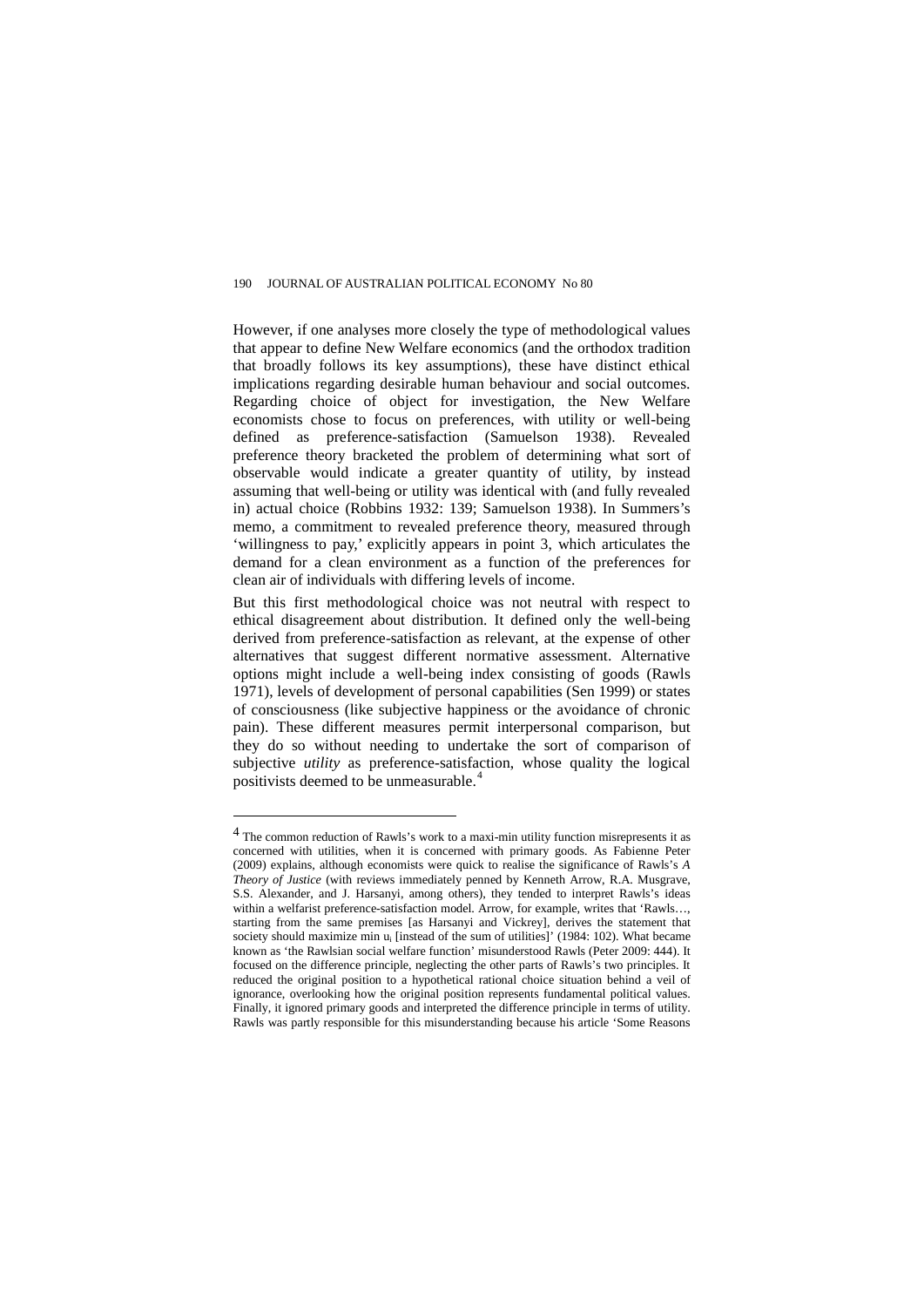The second methodological strategy of the New Welfare economists was similarly entangled with ethical positions. This second strategy was to delimit the mode of investigation as ordinal. Unlike the classical aspiration to 'cardinal' measurement (which assumed utility to be quantifiable like weight and height), ordinal measurement was concerned with preference order, identifying whether an individual prefers  $x$  to  $y$ and *y* to *z*, without measuring the *extent* of the preference (Robbins 1932: 138). Avoiding the need to conduct an interpersonal comparison of the *strength* of preference-satisfaction, ordinality permitted the construction of indifference curves, indicating combinations of goods *x* and *y* between which individual consumers or producers are indifferent.

However, ordinality still establishes an implicit interpersonal comparison, entangled with an ethical value judgment. The comparison is the assumption that individual preferences are *worth the same* or *have the same weight* (Robbins 1932: 635; see also Davis 2014: 12). Individual A's preference-satisfaction in consuming the apple is thus given the same weight as Individual B's. In Summers's memo, an individual's preferences for 'health' are accorded the same value as an individual's 'aesthetic' dislike of visibility-impairing particulates (even if these have very little direct health impact). Summers thus rules out the possibility that certain preferences are hierarchically more important than others (*e.g.* an index in which, say, 'health' concerns are accorded more weight than 'aesthetic' concerns).

Summers expressly states that an economist should not ascribe greater value to 'intrinsic rights to certain goods, moral reasons and social concerns', for such concerns should have no influence on the assessment of policy. But this has quite significant ethical implications for who gets what. Although Robbins would object that the weighting implied by the Law of Diminishing Utility is ethical, it is no less ethical to weight utility-satisfaction equally. As for non-utilitarian approaches, a perspective in which health concerns are ranked more highly than aesthetic concerns also implies that individual preferences do not always have the same weight. The assumption by New Welfare economists of

for the Maximin Criterion' (1974) used the language of utility. However, he later clarified his views (2001: §31). Although Sen pointed out a potential parallel between Rawls's difference principle and social choice, he also noted that, '[Rawls's] main interest is not so much in the ordering of social states, which is our concern, but with finding just institutions as opposed to unjust ones, which is a somewhat different problem' (Sen 1970: 140). For a fuller discussion, see Peter (2009).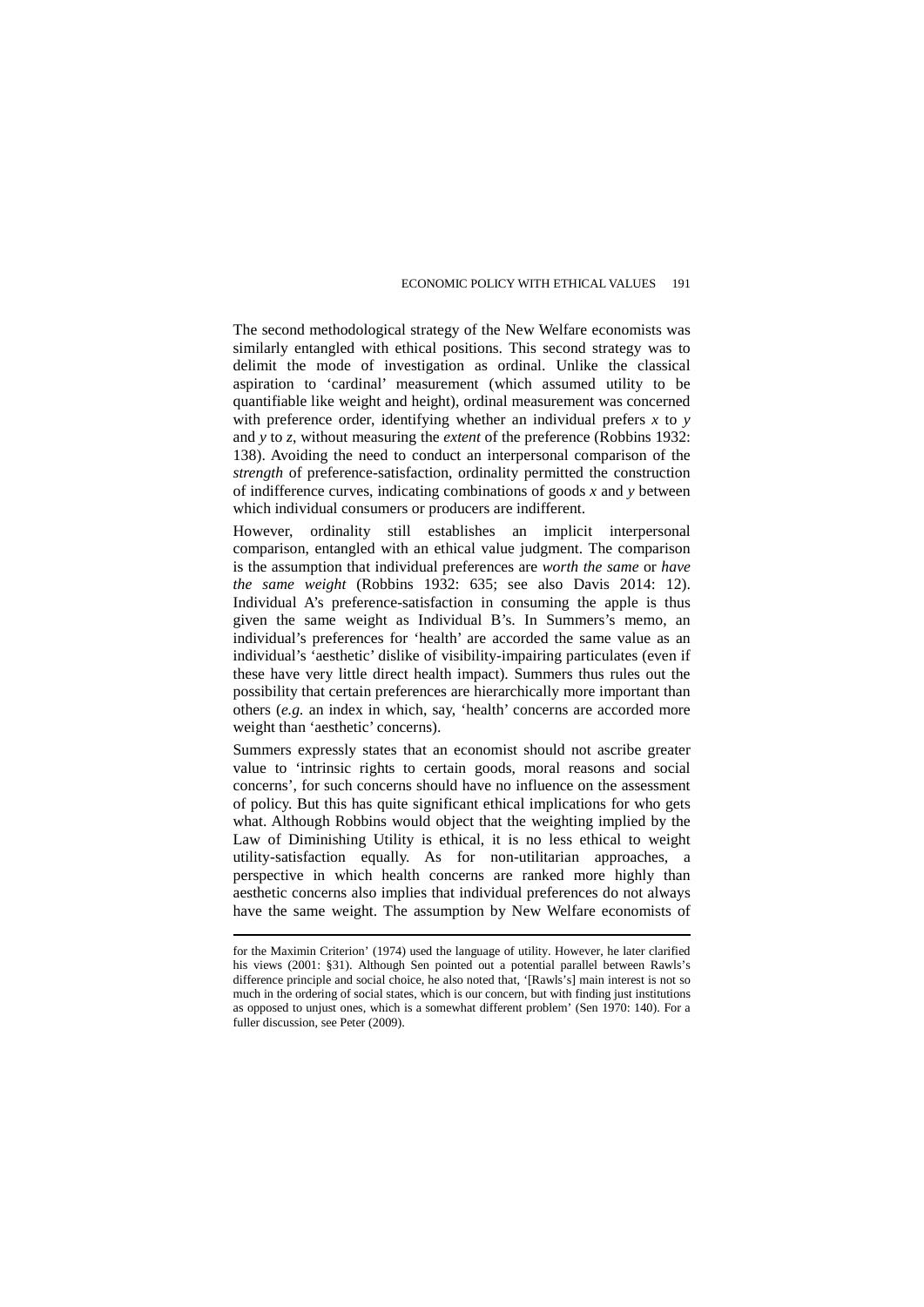the equal weighting of preference-satisfaction is an unacknowledged ethical position that the initial distribution has no substantive impact on the value of preferences.

The final methodological strategy is the stipulation of criteria – Pareto improvement and the related idea of potential Pareto improvement – for permitting prescriptive judgment without interpersonal comparison. A state of affairs *F* is a Pareto improvement over *G* if nobody prefers *G* to *F* and somebody prefers *F* to *G*. Pareto efficiency entails that there are no further Pareto improvements to be had, and it claims to avoid interpersonal comparisons of utility by limiting economic prescription to only those distributions that shift one or more parties (or goods) to a higher indifference curve, without shifting any other party (or good) to a lower indifference curve. This limitation is necessitated, the claim goes, because if one party benefits at another's expense, one would require an interpersonal comparison of utility to determine whether the change constitutes an improvement, and this is not permissible.

But, once again, Pareto improvement (and its companion idea of potential Pareto improvement, the theoretical basis of cost-benefit analysis) is not neutral with regard to who gets what. Indeed, the very idea was introduced to avoid having to consider distributive issues, taking the problem of economic inequality off the table. The assumption is that the initial distribution has no substantive impact on the value of an individual's preferences, but this is a controversial position with important implications for who has power over consumption.

By excluding assessments about the impact of how much one has at the outset on the value of preferences, the orthodox approach to the provision of policy advice historically found itself unable to respond adequately to social suffering, because the strategies for avoiding interpersonal comparisons of utility controversially involved assuming the acceptability of the initial distribution. The assumption of the equal value of preferences thus contributed to the paralysis of orthodox economists during the Great Depression when, under guise of ethical neutrality, orthodox economists were able to wash their hands of any responsibility to act, 'sheltering from the storm', as Putnam and Walsh put it, 'under the massive wings of science' (2012: 2).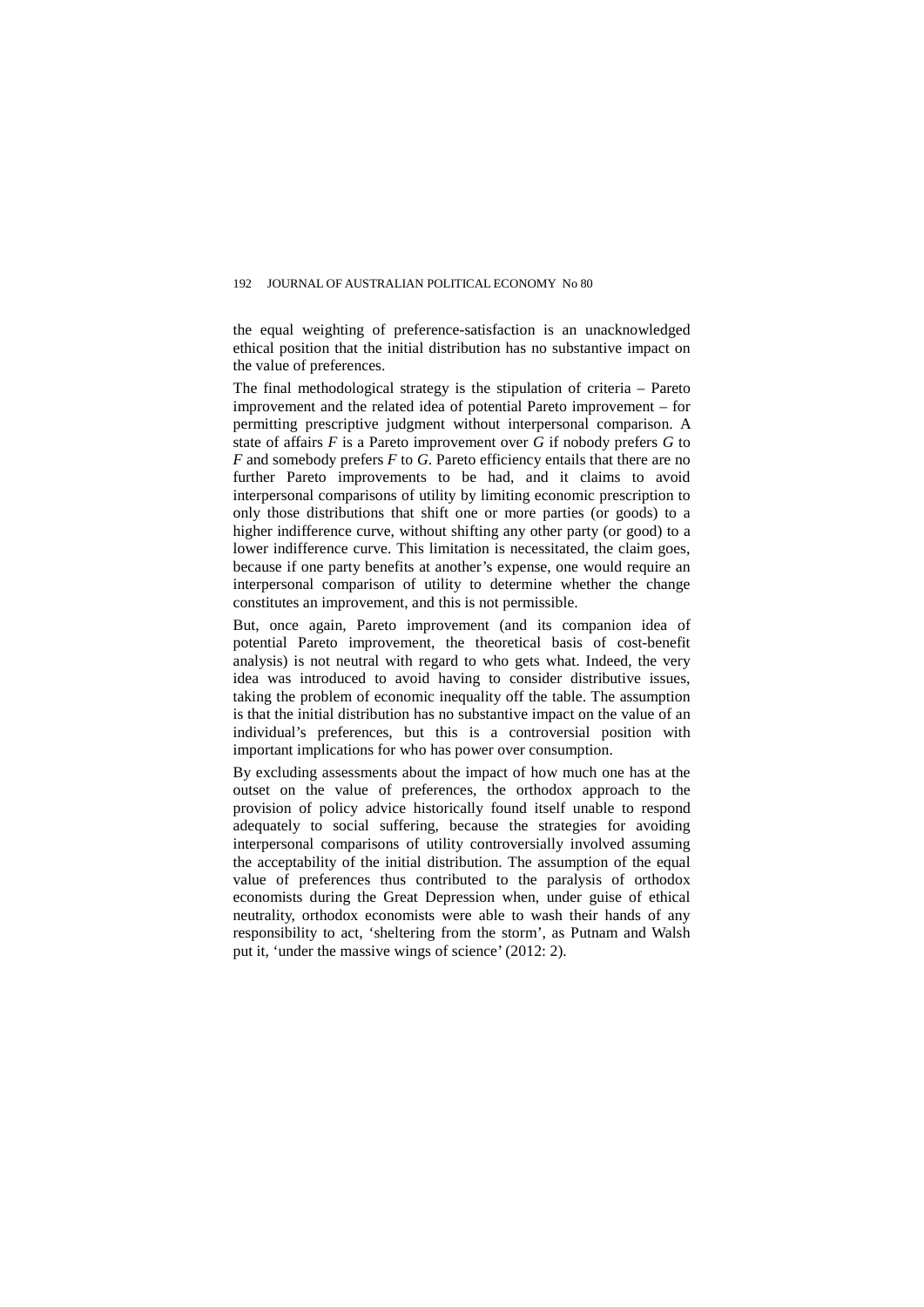### *Later developments: delegating non-welfarist interpersonal comparisons to the moral philosopher*

Our third claim is that the determination of more philosophically-inclined economists to re-introduce standards for interpersonal comparison from the 1970s onwards provided a promising way forward. Certain approaches re-introduced the idea of utility – for an account of the various utilitarian options that have been proposed, see Hammond (1998) and Harsanyi (2008). Others were 'non-welfarist', which means that their accounts of welfare were not defined by orthodox economists' view of welfare as preference-satisfaction. Non-welfarist proposals have included the use of standards like capabilities (Sen 1999) or primary goods (Rawls 1971), taking us well beyond the traditional scope of welfare economics (Atkinson 2001: 202). When economists found they could not venture far without interpersonal comparisons, they began to justify including such comparisons by reference to the idea of delegation. The standard view became that interpersonal comparison standards are themselves *political* and not economic in nature (Hammond 1998: 4, Fleurbaey and Hammond 2004: 1183), and the job of proposing ethical standards became delegated to the citizen, the philosopher, or the moral politician.

However, this essentially forgets what the previous section established, namely, that the methodological choices (the choice of the object of investigation, of the mode of investigation, and of the criteria) that permitted the analysis to proceed were not neutral, but rather entangled with ethical positions. This is why the merits of particular standards remain controversial (Scanlon 1991: 18).

For example, the selection of an object of analysis carries implications for measuring the impact of an individual's choice on well-being. To choose capabilities as the object of investigation is quite different from the choice of satisfied preferences. By establishing the priority of an index of capabilities (literacy, health, political freedom etc.) that would permit any individual (rich, poor, Brahmin) to achieve the sort of life that an individual values, the capabilities index also professes to be indifferent between the Benthamite's Law and the Brahman's Law, as outlined above. The capabilities index does not, in this sense, require interpersonal comparison of *utility*, even though it establishes measures for interpersonal comparison. Unlike the preference-satisfaction model, however, the capabilities approach does endorse resource transfers from rich to poor if required for securing capabilities (e.g. health) to the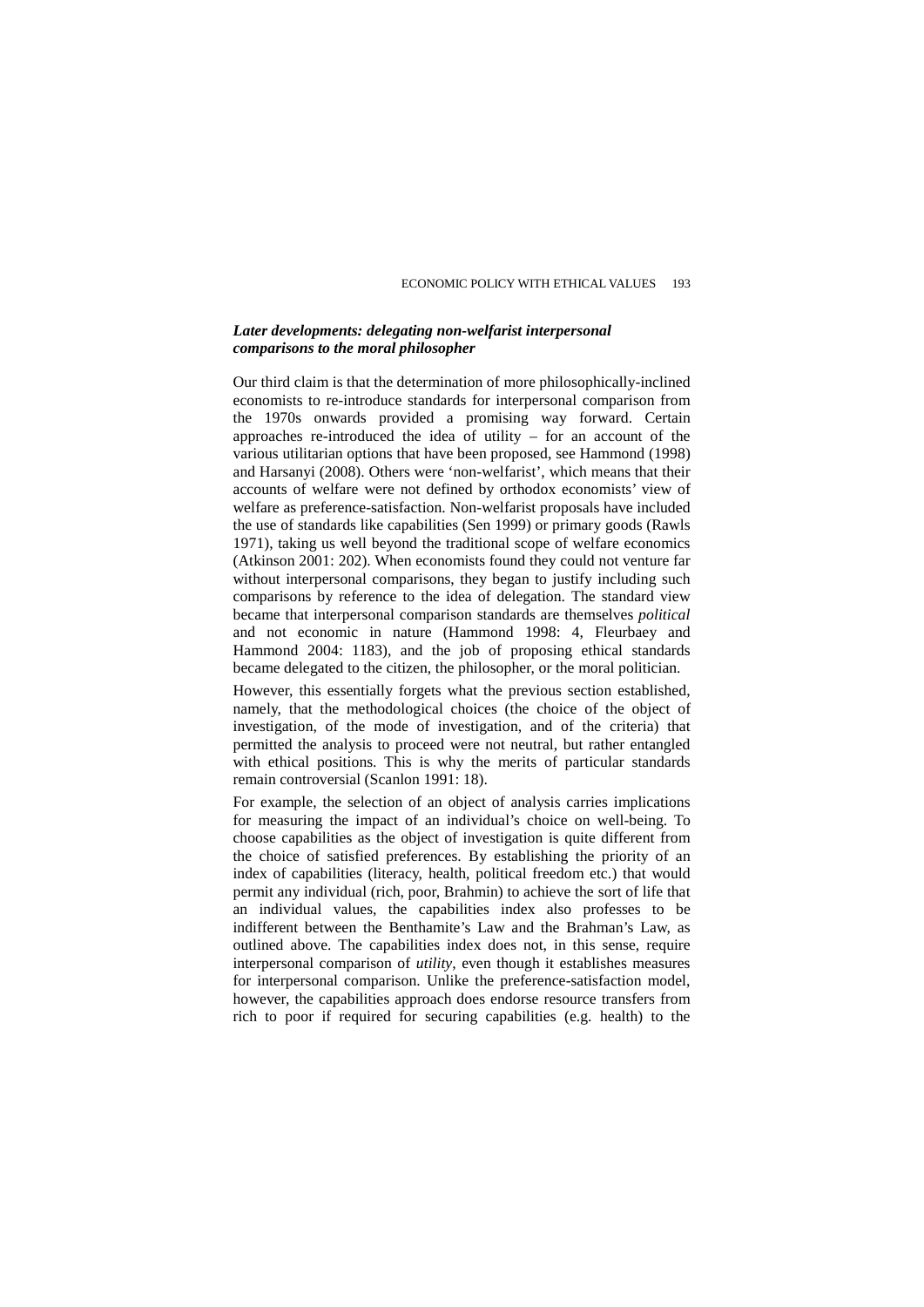minimum threshold required for pursing a life that an individual values. The methodological choice of subject matter as preference-satisfaction (rather than capabilities) is thus entangled with an ethical value.

On odd occasions, the New Welfare economists appeared to concede this point, while refusing to ascribe to it any significance. As Samuelson writes, 'I pass over as being obvious from our discussion… that it is not literally true that the new welfare economics is devoid of *any* ethical assumptions. Admittedly, however, its assumptions are more general and less controversial [than those of the old welfare theory]' (Samuelson 1947: 249). As Hausman and McPherson explain (2006: 119), the assumptions are perceived to be less controversial because the theory does not specify what things are good for individuals, but rather how to find out: by taking people to reveal their preferences through their market behaviour. But, for the reasons already outlined, this purportedly formal theory of welfare as preference-satisfaction is also open to controversy, for it involves accepting the initial distribution, with implication for income transfers, inequality and distribution<sup>[5](#page-16-0)</sup>.

### **The ethical economist: policy advice without neutrality**

While Atkinson was no doubt correct to suggest that students would benefit from an understanding of the welfare basis of normative judgment, there is a deeper reason for studying the relationship between economics and ethical judgment. A *critical* understanding of the failures of New Welfare economics to achieve ethical neutrality suggests that economists who articulate policy advice inevitably assume ethical positions even when they purport to avoid doing so. These positions implicitly involve supporting certain individuals or groups rather than others in the battle for control over consumption. But to acknowledge that the strategies designed to achieve ethical neutrality are not at all neutral leaves economists faced with the intractable problem that the

<span id="page-16-0"></span><sup>5</sup> As an anonymous referee has reminded us, the Chicago theorist Frank Knight acknowledged that the initial distribution depended on 'a complex mixture of inheritance, luck, and effort, probably in that order of relative importance' (Knight 1923: 598). He cast further doubt on the distributive justice of market outcomes by asking: 'But, after all, does anyone really contend that "competence", as measured by the price system, corresponds to ethical merit?' (600). Interestingly, Knight himself believed in the possibility of 'an "absolute" science of ethics' (583).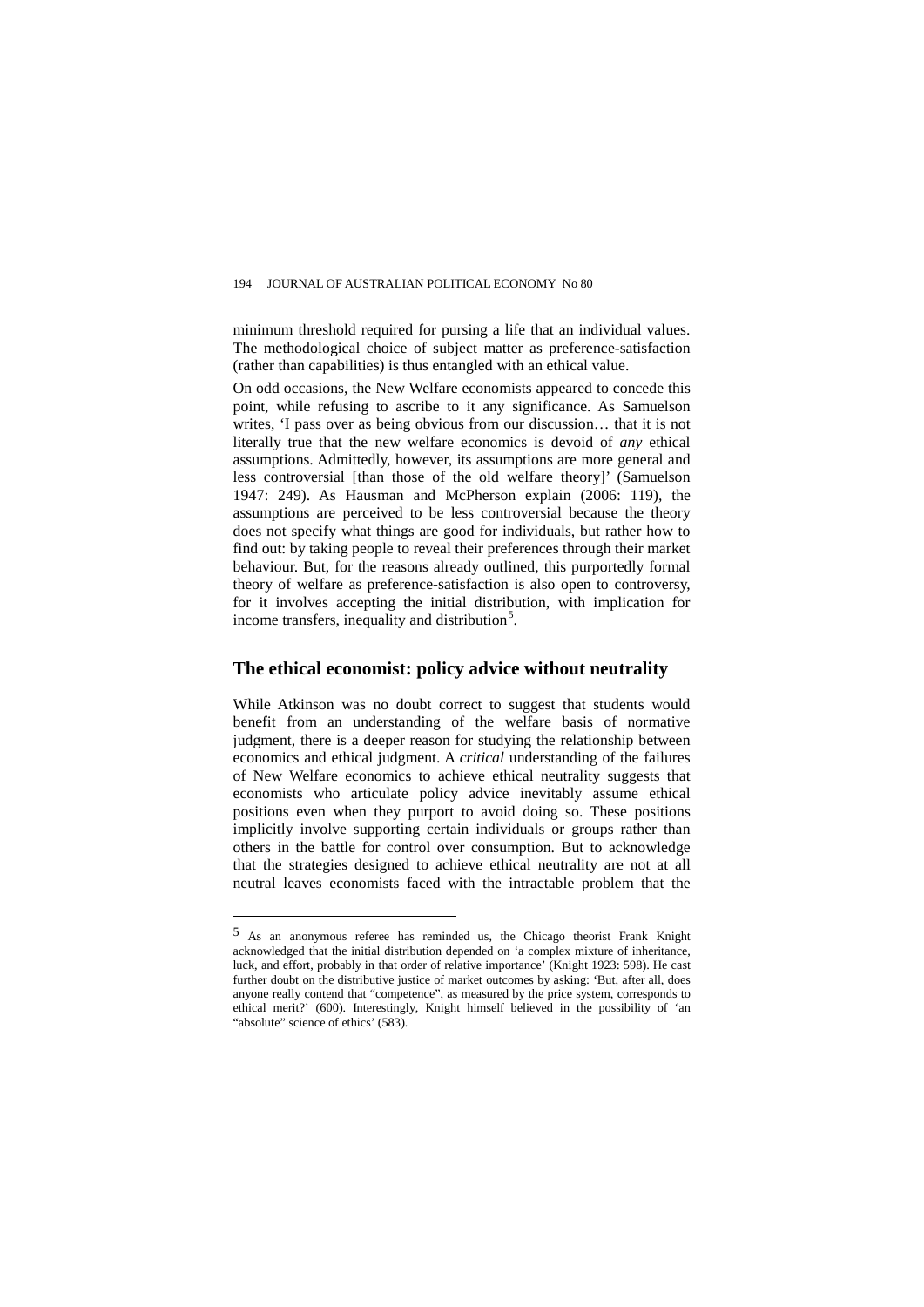New Welfare approach had hoped to avert, namely, how to justify choosing one ethical framework over another.

Faced with this issue, a first option might be to limit one's work to econometric analysis alone. But econometricians also need to accept that a selection of basic values is needed to permit even statistical analysis to proceed. The problem of justification is not averted by the purportedly objective analysis of positivist economics. As Stuart Birks and others have argued, econometricians have to make judgment calls on a whole range of issues (Birks 2015: chapter 3; see also Ziliak and McCloskey 2008). Although a process of value selection plays a similar methodological role in natural science, an implication of Birks's analysis is that economists face more difficulties than engineers or chemists in this process of selection, because the social world is more complex than the natural world and also prone to change more rapidly. Engineers are more likely to agree on the objectives of their work (a bridge needs to be built) than economists, who have far more objectives to choose from (poverty reduction, capability development, material equality, efficiency, equity, maximising shares of primary goods for the most disadvantaged, or other possible objectives). Engineers are also more likely to agree on the relevant measurement and safety standards, whereas economists have far more indices to choose from (GDP, infant mortality, Gini coefficient, health indices, income, wealth and so on).

A similar point has been made from a very different – Thomist (Catholic theological) – perspective by Andrew Yuengert, who criticises attempts by economists to separate techniques from the ends that they serve.<sup>[6](#page-17-0)</sup> This is dangerous, Yuengert argues, since

...those who attempt to practice technique as if its goals need not be connected with the good human life are liable to treat the narrow ends and methods of their technique as if they were ultimate...[so that] imperfect measures of material welfare become the standards of human welfare, and all of human life becomes a marketplace. Economists must ask themselves what their techniques are for, and take the answers seriously (Yuengert 2004: 88).

A second option is for economists to engage explicitly with the inevitably controversial task of taking a position on competing social and ethical objectives (of which the New Welfare orthodox position is but one option, and an odd one at that, in its explicit renunciation of the ethical).

<span id="page-17-0"></span><sup>6</sup> We are grateful to an anonymous referee for this reference.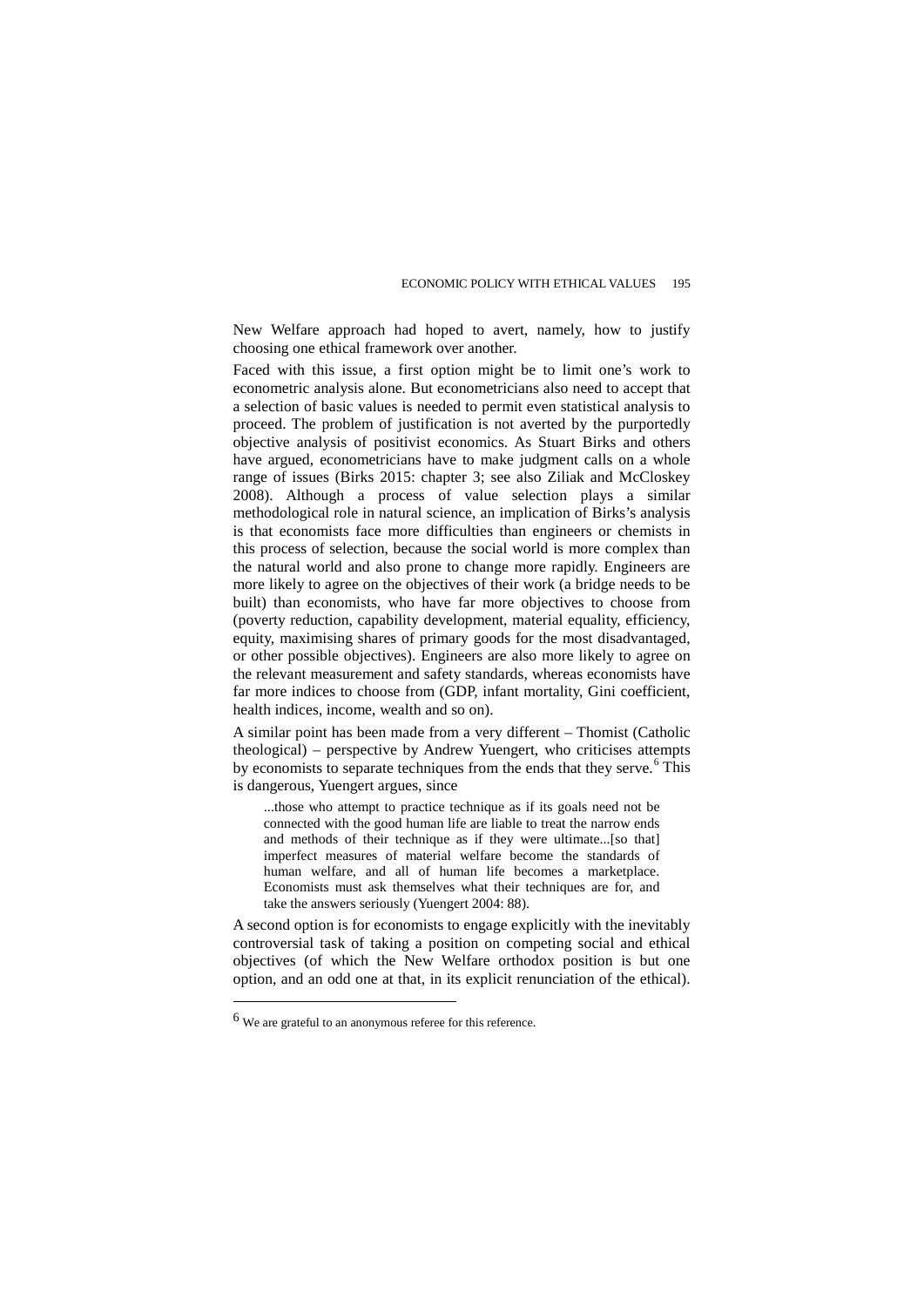We agree with Yuengert that economists need to relinquish the aspiration to remain ethically neutral in the battle over consumption. As Putnam and Walsh explain, the problem stems partly from the fact that the engagement of economists with logical positivism was superficial, albeit long-lasting. Economists did not experience the long retreat of the great positivists and never understood the significance of the bitter defeats that were suffered on that path, with their intriguing complications for the *isought* and *fact*-*value* distinctions, increasingly understood to be entangled with each other, and both premised on value-selection (Putnam and Walsh 2012: 1). The consequence is that economists need to deal with the entanglement of their methodological values with ethical values in an up-front and honest manner.

A number of implications follow, with respect to teaching, practice, and the public understanding of the economist's role. Regarding teaching, as Atkinson suggested, students (as fledgling practitioners) would benefit from considering how competing social objectives and modes of measurement have an impact upon policy advice. There is a case for introducing a segment into the compulsory secondary school and tertiary syllabus on the inevitably ethical nature of economics and its implication for both theory and policy. This could involve a historical component, to briefly explore the flawed objective of ethical neutrality of the New Welfare vocabulary, to illustrate how this objective still haunts the work of orthodox economists (like Summers), and to consider the alternative objectives of various other non-welfarist versions of welfare economics. The compulsory ethical segment could also include a practical component, for students to understand how different objectives produce different modes of measurement, and different policy outcomes.

Regarding practice, there is merit in the idea of a code of ethics for economists, and not just on account of the implication of economists in the Global Financial Crisis (De Martino 2008; Freeman 2012; Dow 2013). The problem of justifying economic values provides a good reason for including a clause in the code about the need to honestly clarify and articulate the particular welfare basis of policy advice. If policy advice always involves taking a position (implicitly or explicitly) on who should have what, then economists should be bound to make their ethical positions explicit and explain why the particular welfare basis that they employ is preferable to other alternatives. Implicitly accepting the New Welfare position, many practising economists wrongly believe that they do not have an ethical position at all, and the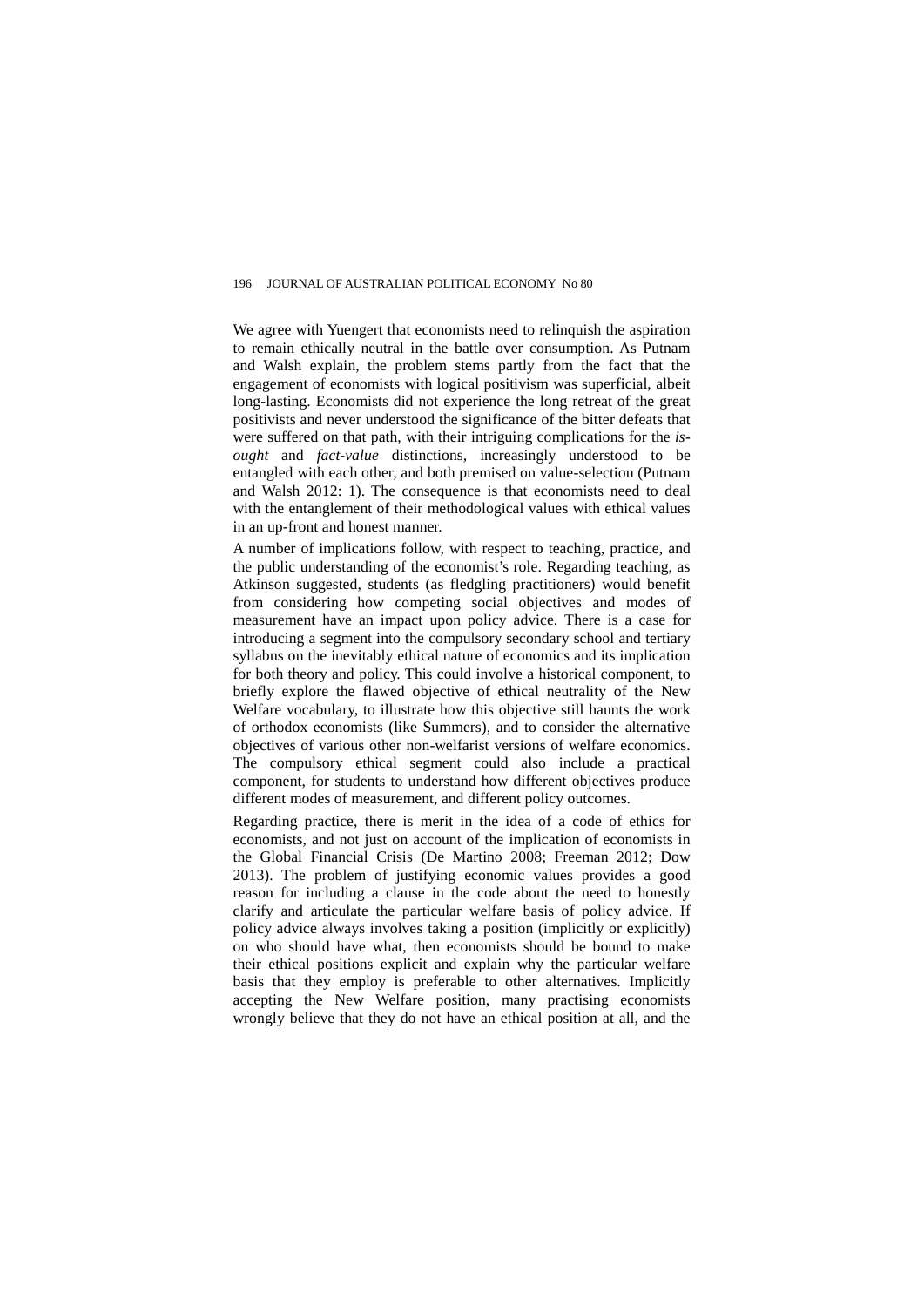requirement that economists make an argument for their position might well promote a greater degree of critical reflection on their practice, as well as openness to alternative accounts of well-being.

Regarding the public understanding of the economist's role, if neutrality amid ethical values is not possible, then economic prescriptions should be understood as inevitably controversial, as contributions by informed citizens to public discourse, which express viewpoints that ultimately rely on their ability to persuade. In this sense, the role of the prescriptive economist is no different from that which the later John Rawls ascribes to the political philosopher, namely, that of a citizen addressing his or her peers. As Rawls explains, political philosophers (and we might add, prescriptive economists) have no special access to fundamental truths about justice or ethical values, but rather strive to identify practical problems and clarify resources to overcome them, encouraging others to judge the proposals intelligently. In matters of justice (or ethics), there is no institutional authority other than the reflection of individuals themselves. Philosophers (and prescriptive economists) are citizens, and not philosopher-kings, and their work can only produce effects through education or influence (Rawls 2001: 1-5).

*Miriam Bankovsky is a senior lecturer and Australian Research Council DECRA Fellow in the Department of Politics and Philosophy at La Trobe University.*

#### *[m.bankovsky@latrobe.edu.au](mailto:m.bankovsky@latrobe.edu.au)*

*John E. King is Emeritus Professor at La Trobe University and Honorary Professor at Federation University Australia.*

### *[j.king@latrobe.edu.au](mailto:j.king@latrobe.edu.au)*

*This research was supported by Bankovsky's Australian Research Council fellowship (Discovery Early Career Researcher Award DE130100325 'Revisiting the foundations of mainstream economics: A cooperative account of well-being and moral improvement'). The authors are grateful to Tim Thornton and Stuart Birks for discussions that assisted with certain aspects of this paper. We also acknowledge the useful feedback provided by two anonymous referees and the coordinating editor.*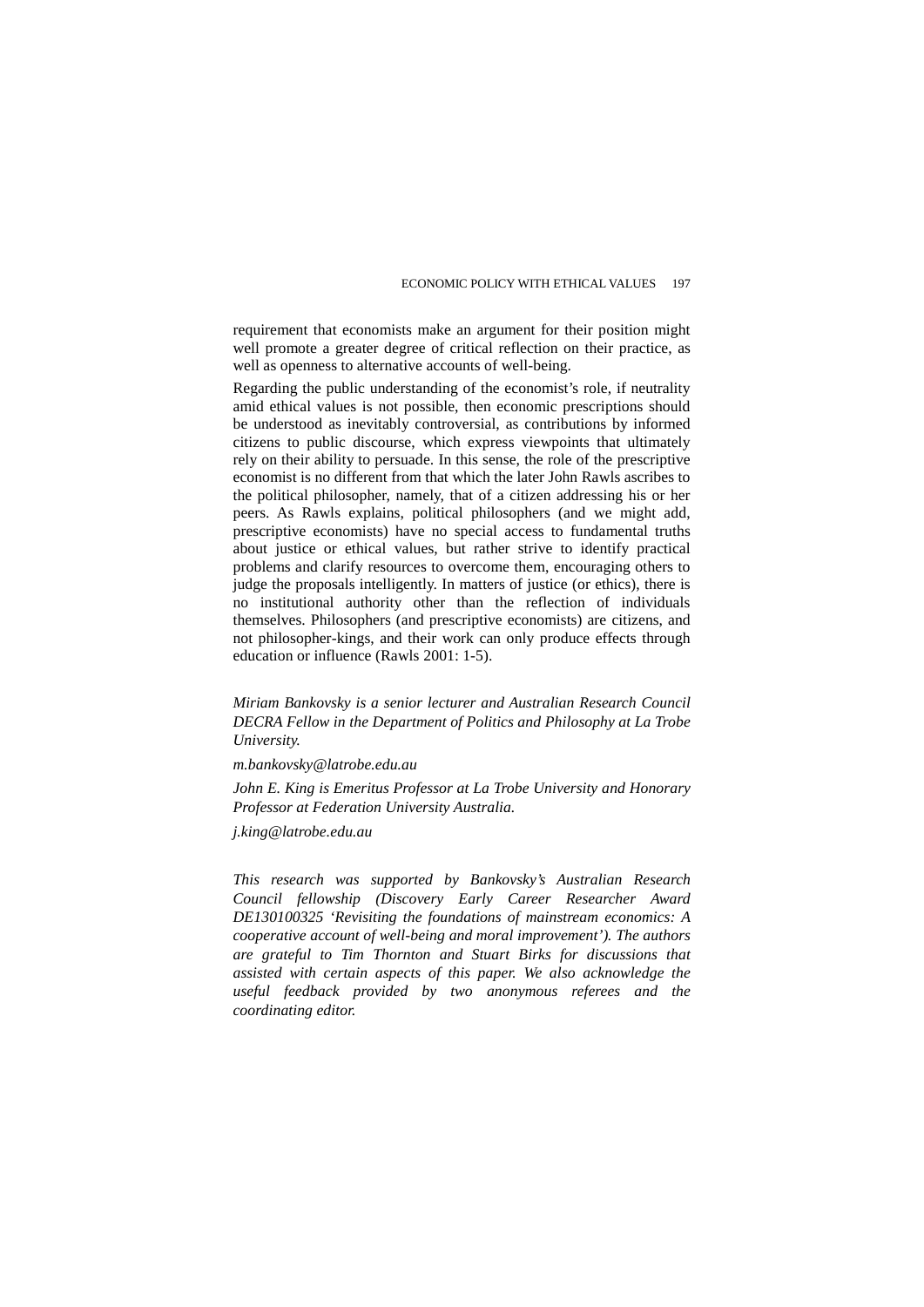#### **References**

Anon (1992), Let Them Eat Pollution, *The Economist* (UK edition), 8 February, 82.

Arrow, K. (1984), *Social Choice and Justice: Collected Papers. Vol. 1*, Oxford: Blackwell. Atkinson, A.B. (2001), The Strange Disappearance of Welfare Economics**'**, *Kyklos*, Vol. 54, No. 2-3 (May-August): 193-206.

Atkinson, A.B. (2015), *Inequality: What Can be Done?*, Cambridge, MA and London: Harvard University Press.

Ayer, A.J. (1936), *Language, Truth and Logic*, London: Penguin.

Baumol, W.J. (1965), *Welfare Economics and the Theory of the State*, Second Edition, London: G. Bell.

Blaug, M. (1980), *The Methodology of Economics: Or How Economists Explain*, Cambridge UK: Cambridge University Press.

Bentham, J. [1789] (1907), *An Introduction to the Principles of Morals and Legislation*, Oxford: Clarendon Press.

Birks, S. (2015), *Rethinking Economics: From Analogies to the Real World*, London: Springer.

Colander, D. and Su, H.C. (2015), Making Sense of the Economists' Positive-Normative Distinction, *Journal of Economic Methodology*, Vol. 22, No. 2 (June): 157-170.

Creath, R. (2014), *Logical Empiricism*, in E.N. Zalta (ed.), *The Stanford Encyclopedia of Philosophy*, available: http://plato.stanford.edu/archives/spr2014/entries/logicalempiricism/ [accessed 1 September 2017].

Davis, John B. (2014), Economists' Odd Stand on the Positive-Normative Distinction: A Behavioural Economics View, in G. DeMartino and D. McCloskey (eds), *The Oxford Handbook of Professional Economic Ethics: Views from the Economics Profession and Beyond*, Oxford: Oxford University Press, 1-13.

DeMartino, G. (2008), 'I do Solemnly Swear…': On the Need for and Content of Professional Economic Ethics, in J. Harvey and R. Garnett, *Future Directions for Heterodox Economics*, Michigan: University of Michigan Press.

Dow, Sheila C. (1997), Mainstream Economic Methodology, *Cambridge Journal of Economics*, Vol. 21, No. 1 (January): 73-93.

Dow, Sheila C. (2013), Codes of Ethics for Economists: A Pluralist View, *Economic Thought: History, Philosophy and Methodology*, Vol. 2, No. 1 (April): 20-29.

Fleurbaey, M. and Hammond, P.J. (2004), Interpersonally comparable utility, in S. Barberà et al. (eds), *Handbook of Utility Theory*, New York: Springer Science+Business Media, 1179-1285.

Freeman, A. (2012), Towards an Assertive Pluralist Code of Conduct for Economists, *World Economics Association (WEA) Conference: Economics and Society. The Ethical Dimension,* Feb-March, available: http://plato.stanford.edu/archives/spr2014/entries/ logical-empiricism/ [accessed 1 September 2017].

Graaff, J. de V. (1957), *Theoretical Welfare Economics*, Cambridge: Cambridge University Press.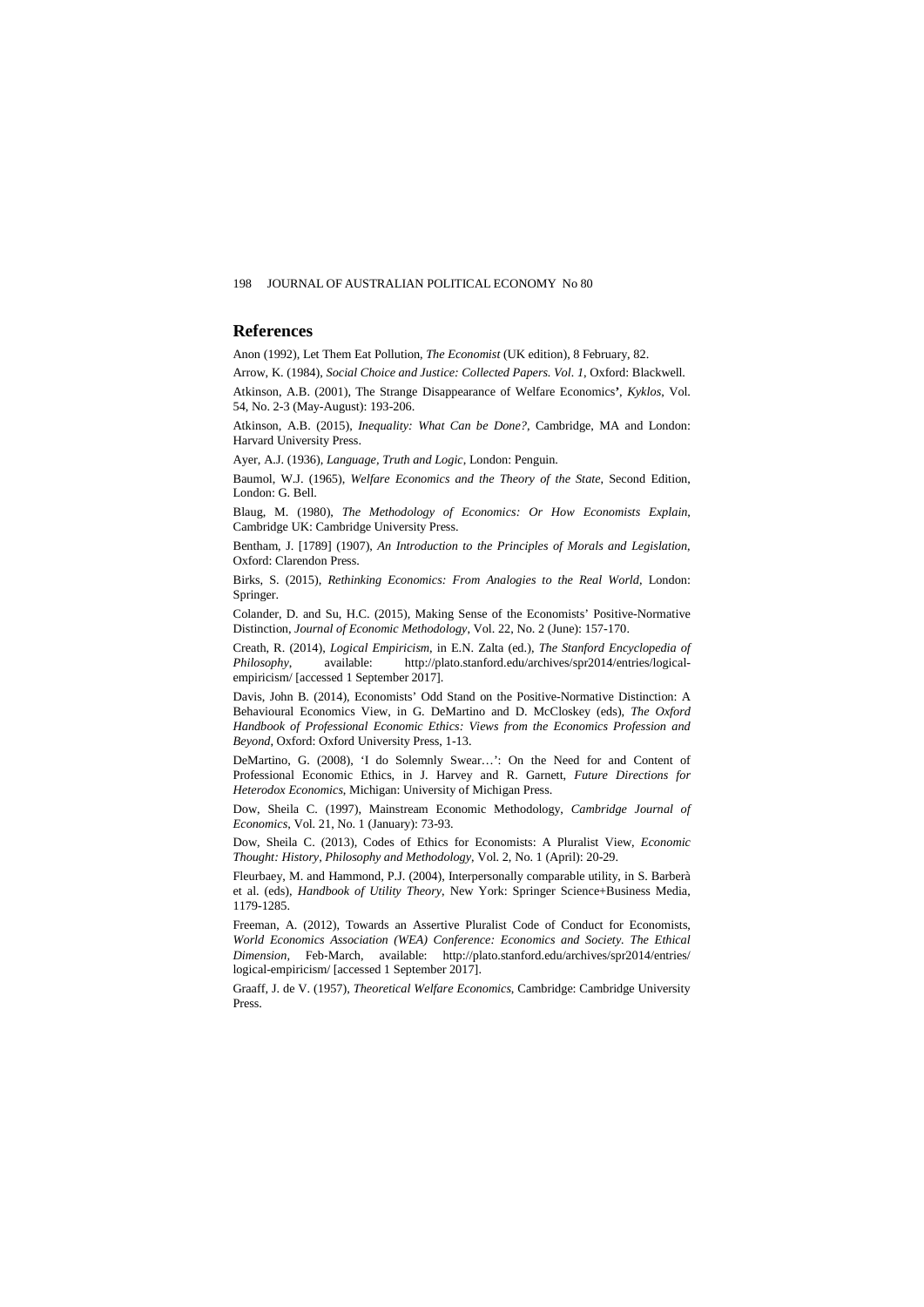Hands, W.D. (2009), Effective Tension in Robbins' Economic Methodology, *Economica*, Vol. 76, No. 1 (October): 831-44.

Hands, W.D. (2012), The Positive-Normative Dichotomy and Economics, in D. Gabbay, P. Thagard and J. Woods (eds), *Handbook of the Philosophy of Science*, Vol. 13 (*Philosophy of Economics*, edited by U. Mäki), Amsterdam: Elsevier, 219-39.

Hammond, P.J. (1998), Interpersonally Comparable Utility, draft publication, available: http://www.web.stanford.edu/~hammond/icu.pdf [accessed 1 September 2017].

Harsanyi, J. (2008), Interpersonal Utility Comparisons, in S. Durlauf and L.E. Blume (eds), *The New Palgrave Dictionary of Economics Online*, London: Palgrave Macmillan, Second edition, available: http://www.dictionaryofeconomics.com/article?id=pde2008\_I000196 [accessed 1 September 2017].

Hausman, D.M. and McPherson, M.S. (2006), *Economic Analysis, Moral Philosophy and Public Policy*, Cambridge: Cambridge University Press.

Hicks, J.R. (1939), The Foundations of Welfare Economics, *Economic Journal* Vol. 49, No. 196 (December): 696-712.

Kaldor, N. (1939), Welfare Propositions of Economics and Interpersonal Comparisons of Utility, *Economic Journal* Vol. 49, No. 195 (September): 549-52.

Knight, F.H. (1923), The Ethics of Competition, *Quarterly Journal of Economics*, Vol. 37, No. 4 (August): 579-624.

Koopmans, T.C. (1977), Concepts of Optimality and their Uses, *American Economic Review*, Vol. 67, No. 3 (June): 261-274.

Kuhn, T. (1962), *The Structure of Scientific Revolutions*, Chicago: Chicago University Press.

Little, I.M.D. (1957), *A Critique of Welfare Economics*, Second Edition, Oxford: Oxford University Press.

Mankiw, N.G. (2009), *Principles of Economics*, Sixth Edition, Mason, OH: South-Western Cengage Learning.

McCloskey, D. N. (1983), The Rhetoric of Economics, *Journal of Economic Literature*, Vol. 21, No. 2 (June): 481-517.

Nagel, E. (1961), *The Structure of Science. Problems in the Logic of Scientific Explanation*, Routledge and Kegan Paul, London.

Peter, F. (2009), Rawlsian Justice, in Anand, P., Pattanaik, P., Puppe, C. (eds), *The Handbook of Rational and Social Choice*, Oxford: Oxford University Press, 433-456.

Pigou, A.C. [1920] (1932), *The Economics of Welfare*, London: Macmillan and Co.

Putnam, H. and Walsh, V. (2012), *The End of Value-Free Economics*, London and New York: Routledge.

Rawls, J. (1971), *A Theory of Justice*, Cambridge, MA: Harvard University Press.

Rawls, J. (1974), Some Reasons for the Maximin Criterion, *American Economic Review*, Vol. 64, No.2 (May): 141-146.

Rawls, J. (2001), *Justice as Fairness: A Restatement*, Cambridge, MA: The Belknap Press of Harvard University Press.